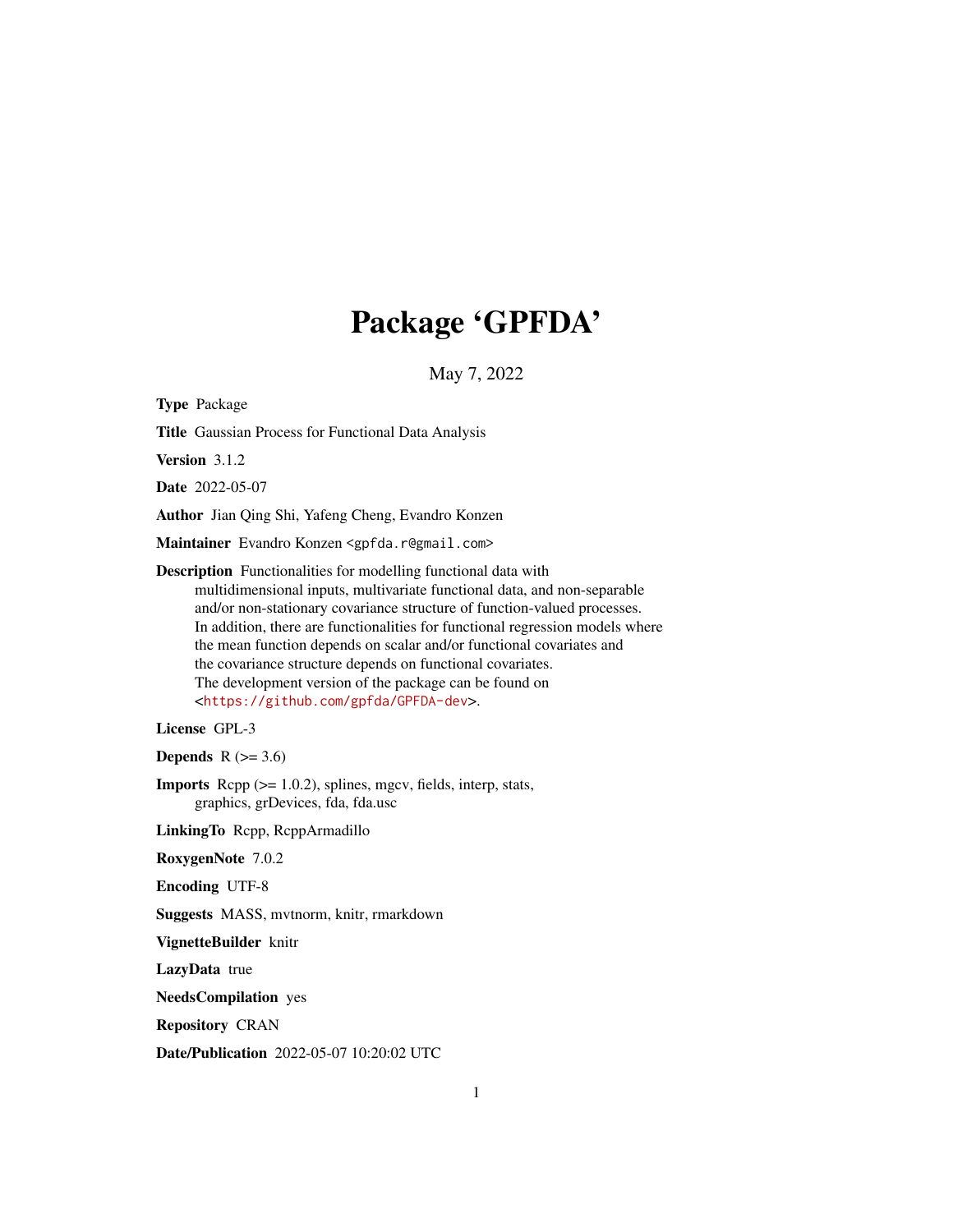## <span id="page-1-0"></span>R topics documented:

|       | $\overline{2}$ |                |
|-------|----------------|----------------|
|       |                | $\overline{3}$ |
|       |                | 3              |
|       |                | 5              |
|       |                | 6              |
|       |                | 7              |
|       |                | $\overline{7}$ |
|       |                | 8              |
|       |                | $\overline{9}$ |
|       |                |                |
|       |                |                |
|       |                |                |
|       |                |                |
|       |                |                |
|       |                |                |
|       |                |                |
|       |                |                |
|       |                |                |
|       | nsgpr          |                |
|       |                |                |
|       |                |                |
|       |                |                |
|       |                |                |
|       |                |                |
|       |                |                |
|       |                |                |
|       |                |                |
| Index | 36             |                |
|       |                |                |

calcScaleDistMats *Calculate matrices for NSGP covariance function*

#### Description

Calculates matrices 'ScaleMat' and 'DistMat', which are used to obtain NSGP covariance matrices

#### Usage

calcScaleDistMats(A\_List, coords)

| A_List | List of anisotropy matrices              |
|--------|------------------------------------------|
| coords | Matrix of input coordinates (covariates) |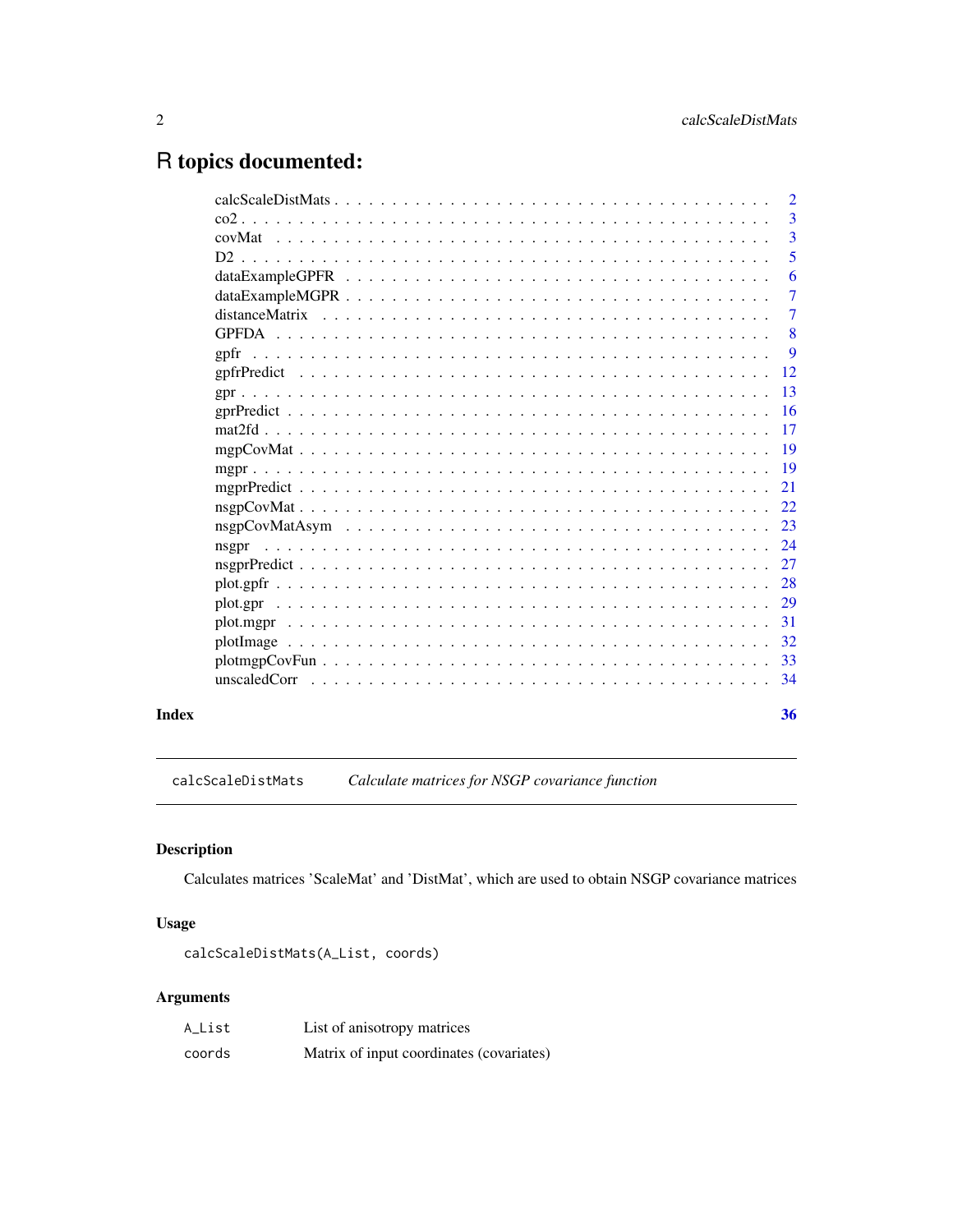#### <span id="page-2-0"></span> $\cos^2 \theta$  3

#### Value

A list of ScaleMat and DistMat matrices

#### Examples

```
## See examples in vignette:
# vignette("nsgpr", package = "GPFDA")
```
#### co2 *co2: data set for a real data example*

#### Description

A data.frame containing monthly CO2 data and and annual average for each year. The original data has a sample size of 612, but the 5 of them which are missing was removed from our sample.

#### Usage

co2

#### Format

A data frame with 13 columns (12 months and the annual average) and 51 rows (number of years).

#### Details

Data used in the real data example, see vignette("co2"). It is obtained from [https://cdiac.](https://cdiac.ess-dive.lbl.gov/ftp/trends/co2/maunaloa.co2) [ess-dive.lbl.gov/ftp/trends/co2/maunaloa.co2](https://cdiac.ess-dive.lbl.gov/ftp/trends/co2/maunaloa.co2). Atmospheric CO2 values (ppmv) derived from in situ air samples collected at Mauna Loa, Hawaii, USA.

covMat *Calculate a covariance matrix*

#### Description

Evaluates one of the following covariance functions at input vectors t and t':

- Powered exponential
- Rational quadratic
- Matern
- Linear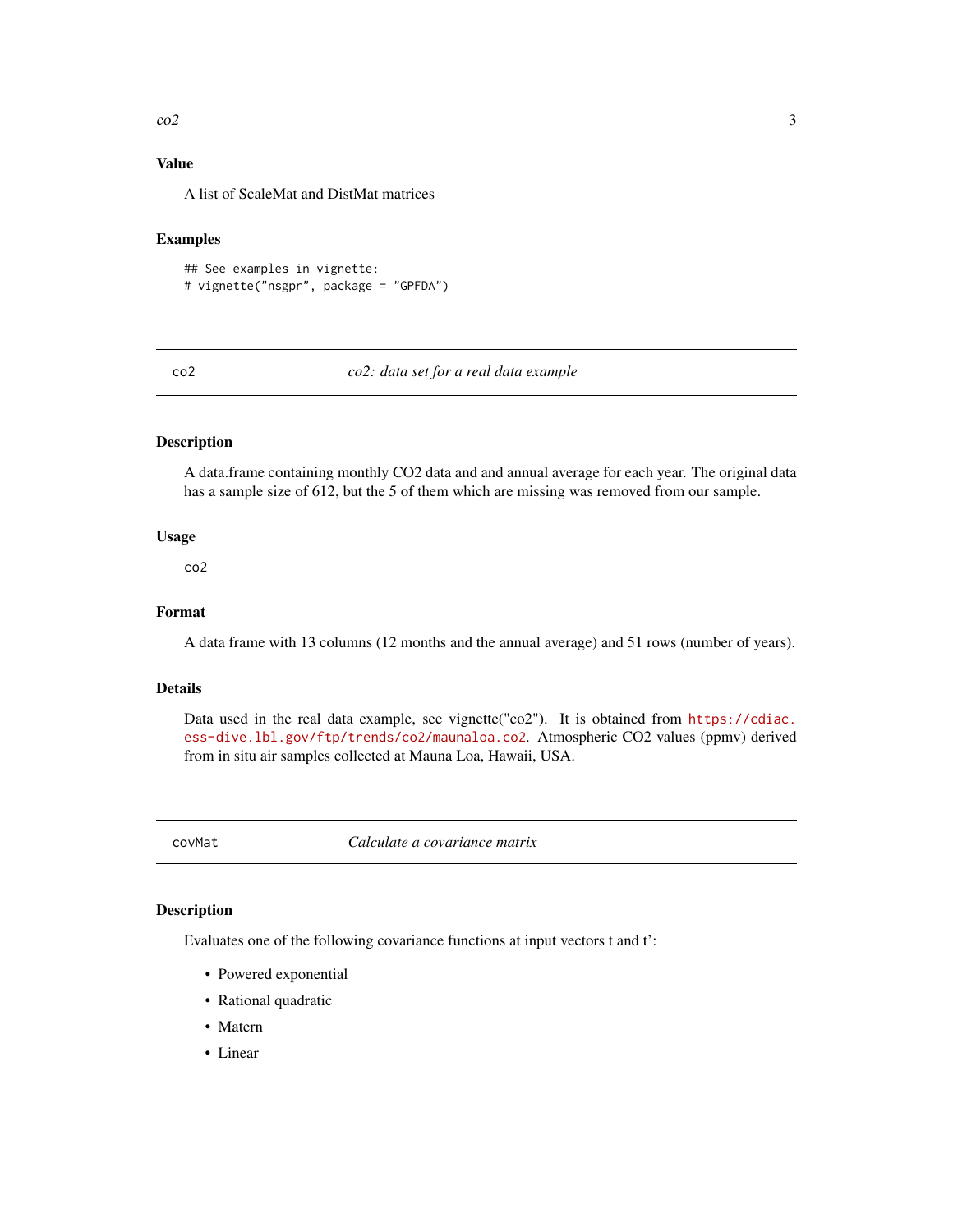#### Usage

```
cov.pow.ex(hyper, input, inputNew = NULL, gamma = 2)
cov.rat.qu(hyper, input, inputNew = NULL)
cov.matern(hyper, input, inputNew = NULL, nu)
cov.linear(hyper, input, inputNew = NULL)
```
#### Arguments

| hyper    | The hyperparameters. It must be a list with certain names. See details.                                                                                                                               |
|----------|-------------------------------------------------------------------------------------------------------------------------------------------------------------------------------------------------------|
| input    | The covariate t. It must be either a matrix, where each column represents a<br>covariate, or a vector if there is only one covariate.                                                                 |
| inputNew | The covariate t'. It also must be a vector or a matrix. If NULL (default), 'in-<br>putNew' will be set to be equal to 'input' and the function will return a squared,<br>symmetric covariance matrix. |
| gamma    | Power parameter used in powered exponential kernel function. It must be 0 <gamma <="2.&lt;br">Default to 2, which gives the squared exponential covariance function.</gamma>                          |
| nu       | Smoothness parameter of the Matern class. It must be a positive value.                                                                                                                                |

#### Details

The names for the hyperparameters should be:

- "pow.ex.v" and "pow.ex.w" (powered exponential);
- "rat.qu.v", "rat.qu.w" and "rat.qu.a" (rational quadratic);
- "matern.v" and "matern.w" (Matern);
- "linear.i" and "linear.a" (linear);
- "vv" (Gaussian white noise).

#### Value

A covariance matrix

#### References

Shi, J. Q., and Choi, T. (2011), "Gaussian Process Regression Analysis for Functional input", CRC Press.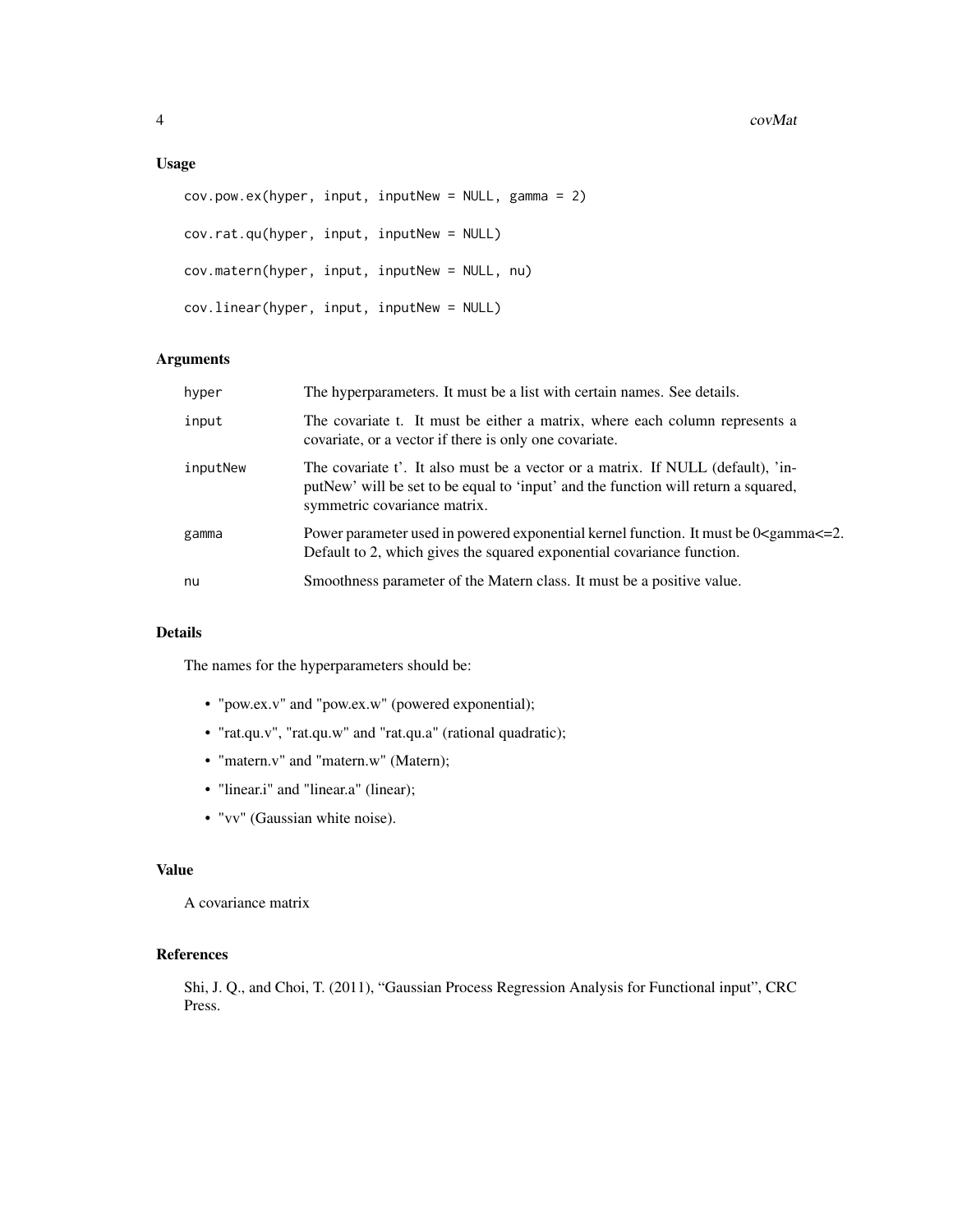<span id="page-4-0"></span>Calculate the second derivative of the likelihood function with respect to one of the hyperparameters, given the first and second derivative of the kernel with respect to that hyperparameter.

#### Usage

D2(d1, d2, inv.Q, Alpha.Q)

#### Arguments

| d1      | First derivative of the kernel function with respect to the required hyperparame-<br>ter.                                                  |
|---------|--------------------------------------------------------------------------------------------------------------------------------------------|
| d2      | Second derivative of the kernel function with respect to the required hyperpa-<br>rameter.                                                 |
| inv.0   | Inverse of covariance matrix O.                                                                                                            |
| Alpha.0 | This is alpha $*$ alpha'- invQ, where invQ is the inverse of the covariance matrix<br>Q, and alpha = $invQ * Y$ , where Y is the response. |

#### Details

The function calculates the second derivative of the log-likelihood, using the first and second derivative of the kernel functions.

#### Value

A number.

#### References

Shi, J. Q., and Choi, T. (2011), "Gaussian Process Regression Analysis for Functional Data", CRC Press.

#### Examples

```
## This function is used in the vignette 'co2':
# vignette("co2", package = "GPFDA")
```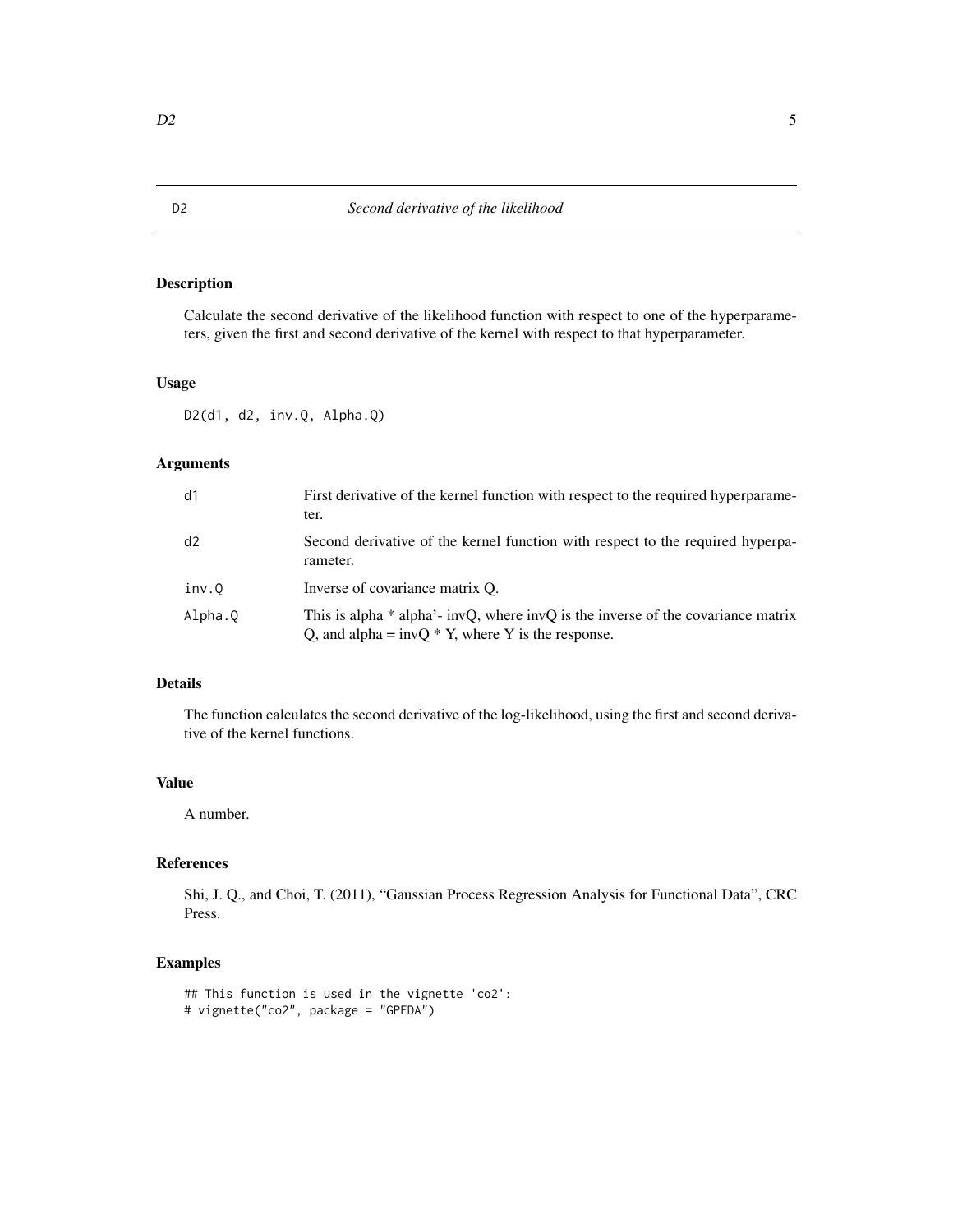<span id="page-5-0"></span>

A list containing training and test data simulated from a functional regression model.

In the training set, there are M=20 independent realisations and the functional response and the functional covariate are observed on a grid of n=20 time points.

The test set includes a single realisation observed on a grid of n\_new=60 time points.

Both training and test sets also have a scalar covariate.

#### Usage

dataExampleGPFR

#### Format

A list with seven elements:

tt A vector of length 50 response\_train A (20 x 50) matrix  $x_{\text{train}}$  A (20 x 50) matrix scalar\_train A (20 x 2) matrix t\_new A vector of length 60 response\_new A vector of length 60 x\_new A vector of length 60 scalar\_new  $A(1 x 2)$  matrix

#### Details

Data used in the GPFR example, see vignette("gpfr").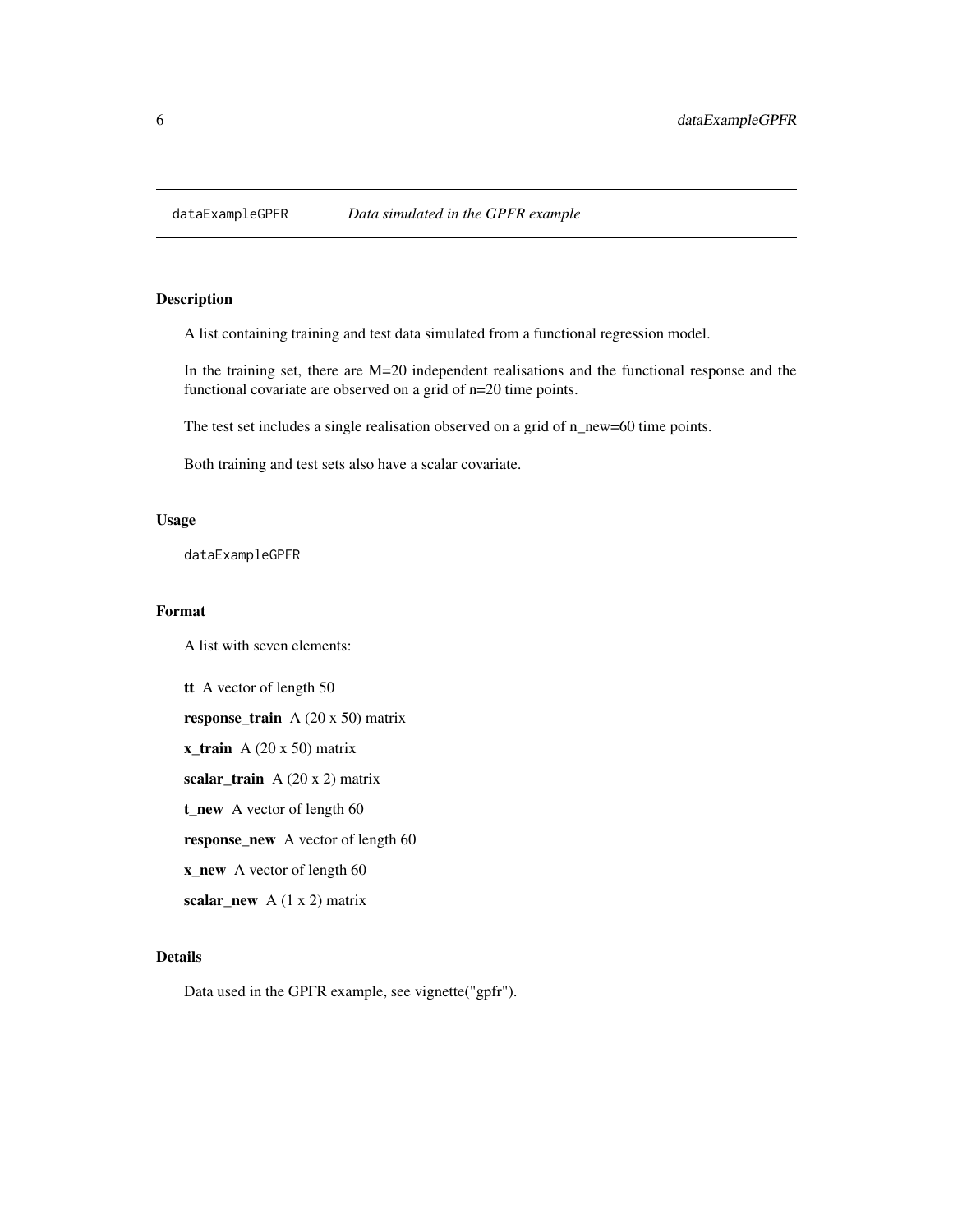<span id="page-6-0"></span>

A list containing data simulated from a MGPR model.

The dataset contains 30 realisations from a trivariate process. Each of the three functions is observed on 250 time points on [0,1].

#### Usage

dataExampleMGPR

#### Format

A list with two elements:

- input List of 3 numeric vectors, each one being the time points where the corresponding function is observed.
- response List of 3 matrices containing the observed 250 datapoints. Each column is an independent realisation.

#### Details

Data used in the MGPR example, see vignette("mgpr").

distanceMatrix *Calculate generalised distances*

#### Description

Calculate the generalised distance between vectors t and t' using an anisotropy matrix A.

• distMat and distMatSq calculate:

$$
[(t-t')^{p/2}]^{T} A (t-t')^{p/2}
$$

• distMatLinear and distMatLinearSq calculate: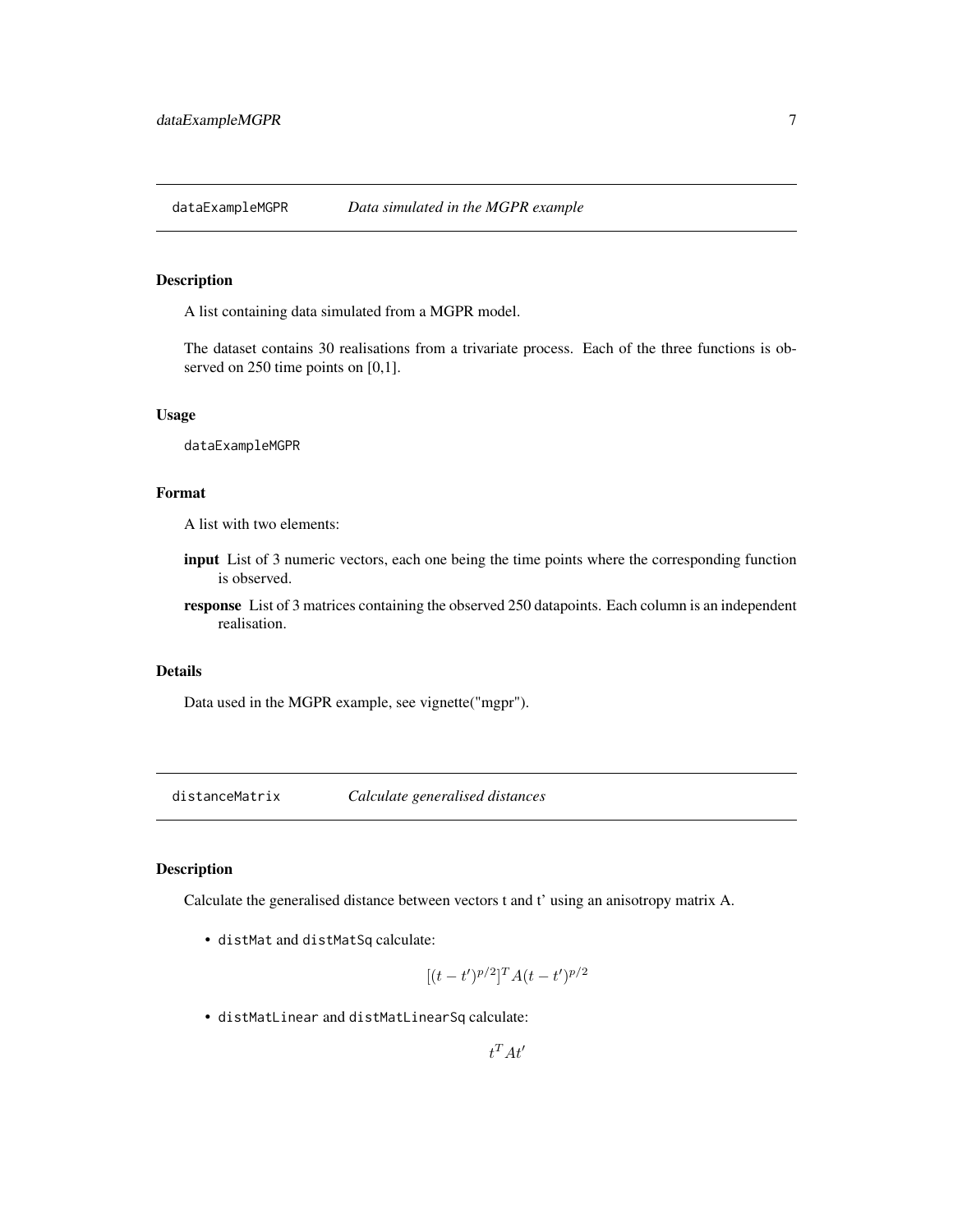#### <span id="page-7-0"></span>Usage

```
distMat(input, inputNew, A, power)
distMatSq(input, A, power)
distMatLinear(input, inputNew, A)
distMatLinearSq(input, A)
```
#### **Arguments**

| input    | Vector of the input coordinate t  |
|----------|-----------------------------------|
| inputNew | Vector of the input coordinate t' |
| A        | Anisotropy matrix A               |
| power    | Power value p                     |

#### Details

The distMatSq and distMatLinearSq functions are used when input vectors t and t' are identical, returning a symmetric matrix.

When distMat and distMatSq functions are used in powered exponential kernels, power=1 gives the exponential kernel and power=2 gives the squared exponential one.

distMatLinear and distMatLinearSq functions are used in the linear covariance kernel.

#### Value

A matrix

GPFDA *GPFDA: A package for Gaussian Process Regression for Functional Data Analysis*

#### Description

Gaussian Process Regression for Functional Data Analysis

#### Details

The main functions of the package are:

gpr Gaussian process regression using stationary separable covariance kernels.

nsgpr Gaussian process regression using nonstationary and/or nonseparable covariance kernels.

mgpr Multivariate Gaussian process – regression for multivariate outputs.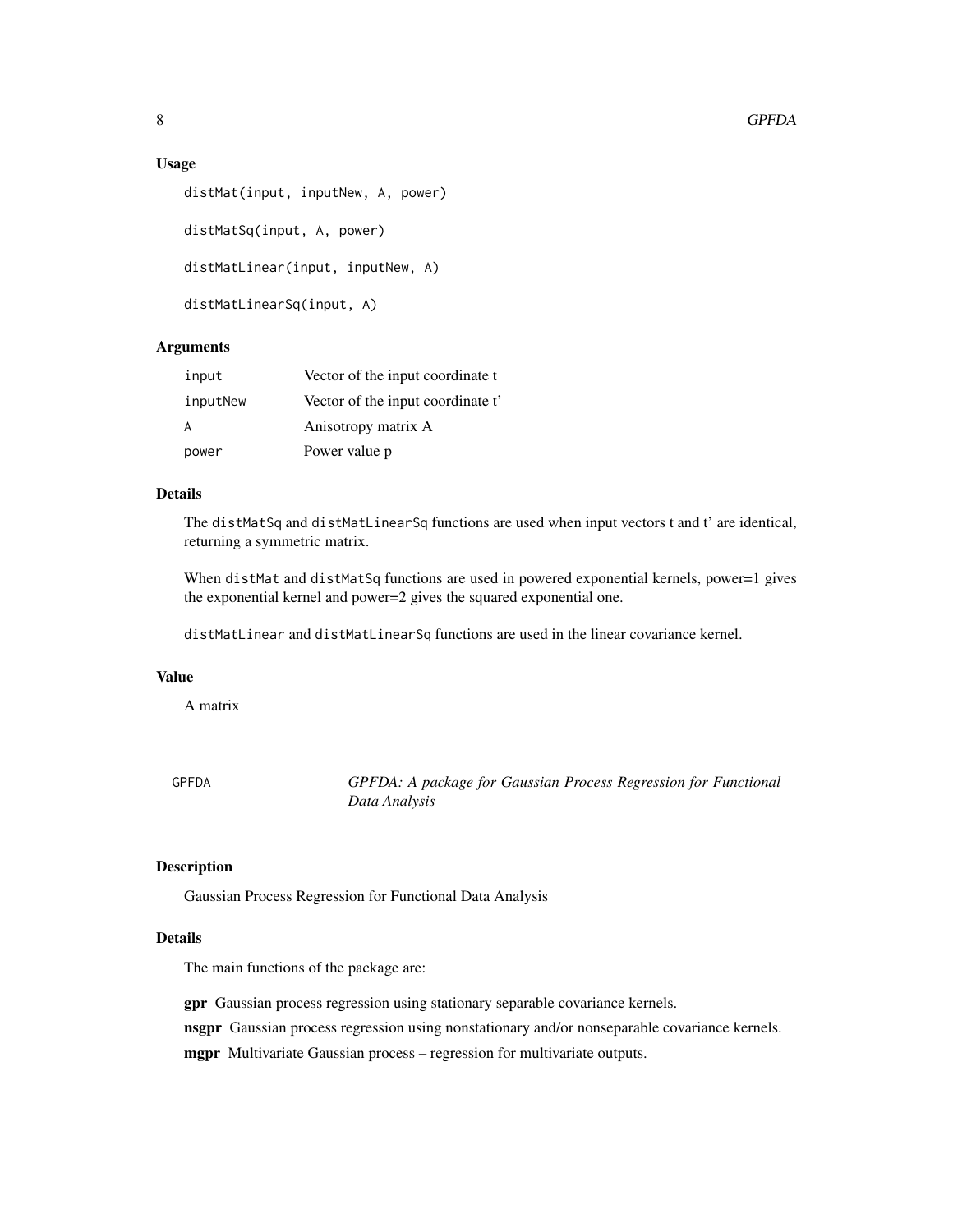<span id="page-8-0"></span>gpfr Functional regression model given by

$$
y_m(t) = \mu_m(t) + \tau_m(x) + \epsilon_m(t),
$$

where m is the m-th curve or surface;  $\mu_m$  is from functional regression; and  $\tau_m$  is from Gaussian Process regression with mean 0 covariance matrix  $k(\theta)$ .

#### Author(s)

Jian Qing Shi, Yafeng Cheng, Evandro Konzen

#### References

Shi, J. Q., and Choi, T. (2011), "Gaussian Process Regression Analysis for Functional Data", CRC Press.

gpfr *Gaussian process functional regression (GPFR) model*

#### Description

Use functional regression (FR) model for the mean structure and Gaussian Process (GP) for the covariance structure.

Let 'n' be the number of time points 't' of functional objects and 'nrep' the number of independent replications in the sample.

#### Usage

```
gpfr(
  response,
  time = NULL,
  uReg = NULL,
  f \times Reg = NULL,fylist = NULL,uCoefList = NULL,
  fxList = NULL,
  concurrent = TRUE,
  fxCoefList = NULL,
  gpReg = NULL,
  hyper = NULL,
  NewHyper = NULL,
  Cov = "pow.ex",gamma = 2,
  nu = 1.5,
  useGradient = T,
  rel.tol = 1e-10,trace.iter = 5,
  fitting = FALSE
)
```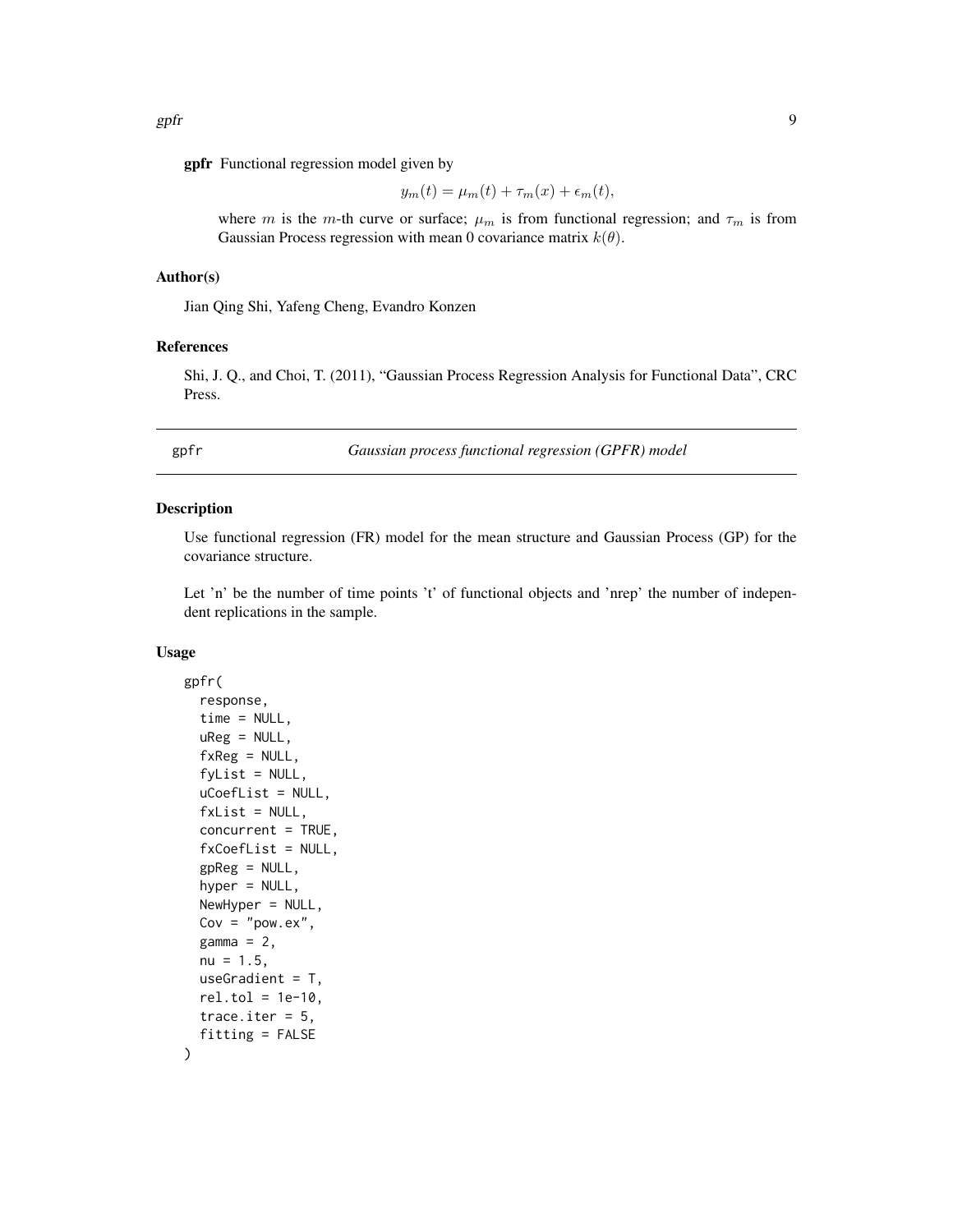#### Arguments

| response    | Response data. It can be an 'fd' object or a matrix with 'nrep' rows and 'n'<br>columns.                                                               |
|-------------|--------------------------------------------------------------------------------------------------------------------------------------------------------|
| time        | Input 't' of functional objects. It is a numeric vector of length 'n'.                                                                                 |
| uReg        | Scalar covariates for the FR model. It should be a matrix with 'nrep' rows.                                                                            |
| fxReg       | Functional covariates for the FR model. It can be a matrix with 'nrep' rows and<br>'n' columns, an 'fd' object, or a list of matrices or 'fd' objects. |
| fyList      | A list to control the smoothing of response.                                                                                                           |
| uCoefList   | A list to control the smoothing of the regression coefficient function of the scalar<br>covariates in the FR model.                                    |
| fxList      | A list to control the smoothing of functional covariates in the FR model.                                                                              |
| concurrent  | Logical. If TRUE (default), concurrent functional regression will be carried out;<br>otherwise, the full functional regression will be carried out.    |
| fxCoefList  | A list to control the smoothing of the regression coefficient function of func-<br>tional covariates in the functional concurrent model.               |
| gpReg       | Covariates in the GP model. It should be a matrix, a numeric vector, an 'fd'<br>object, a list of matrices or a list of 'fd' objects.                  |
| hyper       | Vector of initial hyperparameters. Default to NULL.                                                                                                    |
| NewHyper    | Vector of names of new hyperparameters from the customized kernel function.                                                                            |
| Cov         | Covariance function(s) to use. Options are: 'linear', 'pow.ex', 'rat.qu', and<br>'matern'. Default to 'power.ex'.                                      |
| gamma       | Power parameter used in powered exponential kernel function. It must be 0 <gamma<=2.< td=""></gamma<=2.<>                                              |
| nu          | Smoothness parameter of the Matern class. It must be a positive value.                                                                                 |
| useGradient | Logical. If TRUE, first derivatives will be used in the optimization.                                                                                  |
| rel.tol     | Relative tolerance passed to nlminb(). Default to be 1e-10.                                                                                            |
| trace.iter  | Print the processing of iterations of optimization.                                                                                                    |
| fitting     | Logical. If TRUE, fitting is carried out. Default to FALSE.                                                                                            |

#### Details

fyList is a list with the following items:

- time: a sequence of time points; default to be 100 points from 0 to 1.
- nbasis: number of basis functions used in smoothing, default to be less than or equal to 23.
- norder: order of the functional curves; default to be 6.
- bSpline: logical. If TRUE (default), B-splines basis is used; otherwise, Fourier basis is used.
- Pen: default to be  $c(0,0)$ , meaning that the penalty is only applied to the second order derivative of the curve, with no penalty for the zero-th and first order derivatives of the curve.
- lambda: smoothing parameter for the penalty, default to be 1e-4.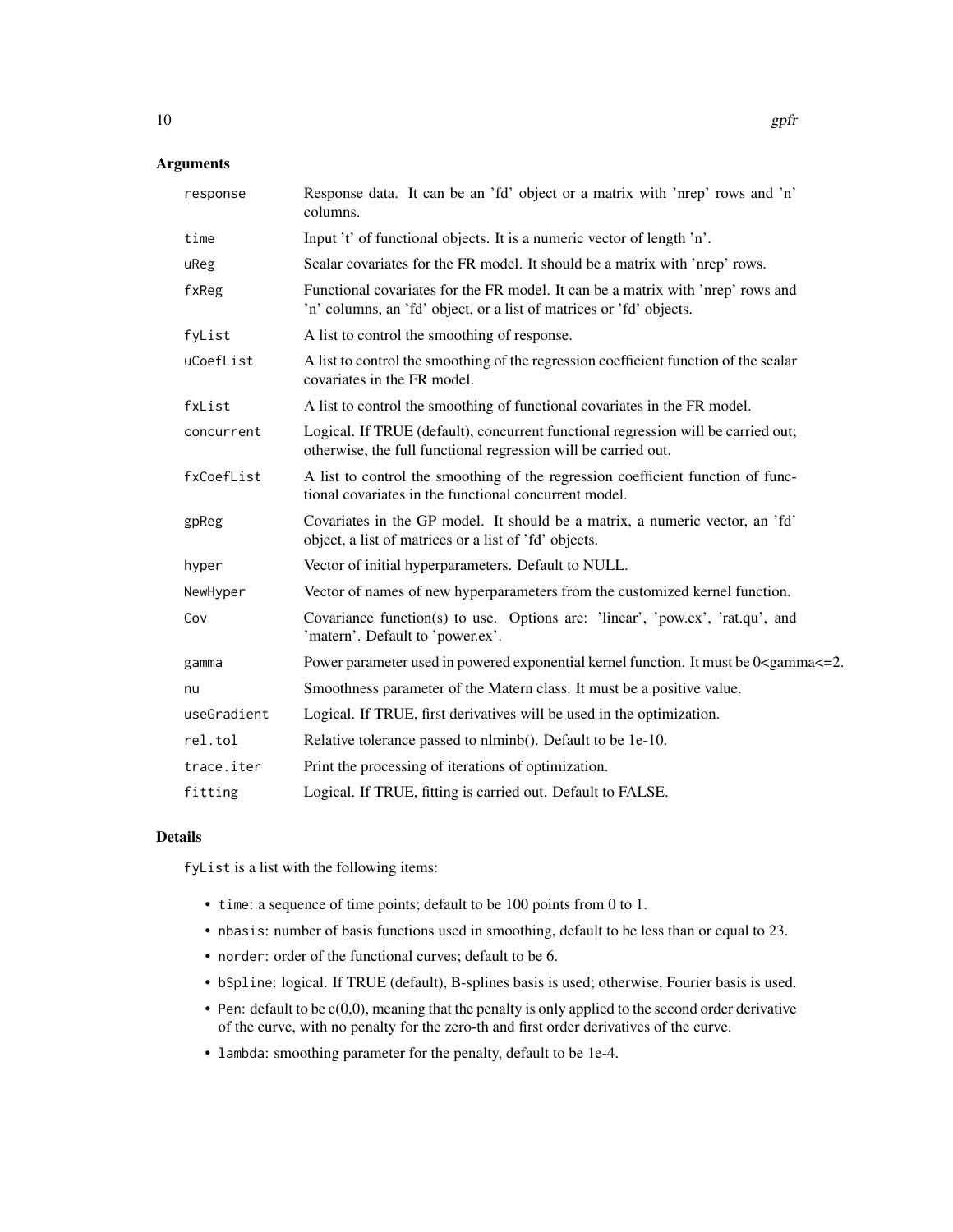<span id="page-10-0"></span>fxList is similar to fyList. However, it is a list of lists to allow for different specifications for each functional covariate if there are multiple ones.

uCoefList and fxCoefList are similar to each other. Each one is expected to be a list of lists. If a list of one element is provided, then the items of this element are applied to each of the functional coefficients of scalar covariates and of functional covariates, respectively.

- rtime: range of time, default to be  $c(0,1)$ .
- nbasis: nnumber of basis functions used in smoothing, default to be less than or equal to 19.
- norder: order of the functional curves; default to be 6.
- bSpline: logical. If TRUE (default), B-splines basis is used; otherwise, Fourier basis is used.
- Pen: default to be  $c(0,0)$ .
- lambda: smoothing parameter for the penalty, default to be 1e4.
- bivar:logical. Used for non-concurrent models; if TRUE, bivariate basis will be used; if FALSE (default), normal basis will be used; see details in [bifdPar](#page-0-0).
- lambdas: smoothing parameter for the penalty of the additional basis, default to be 1.

Note that all items have default settings.

#### Value

A list containing:

hyper Estimated hyperparameters

I A vector of estimated standard deviation of hyperparameters

modellist List of FR models fitted before Gaussian process

CovFun Covariance function used

gamma Parameter 'gamma' used in Gaussian process with powered exponential kernel

nu Parameter 'nu' used in Gaussian process with Matern kernel

init\_resp Raw response data

resid resp Residual after the fitted values from FR models have been taken out

fitted Fitted values

fitted.sd Standard deviation of the fitted values

ModelType The type of the model applied in the function.

lTrain Training scalar covariates for the FR model

fTrain Training functional covariates for the FR model

**mfTrainfd** List of 'fd' objects from training data for FR model with functional covariates

gpTrain Training data for Gaussian Process

time Input time 't'

iuuL Inverse of covariance matrix for uReg

**iuuF** Inverse of covariance matrix for fxReg

fittedFM Fitted values from the FR model

fyList fyList object used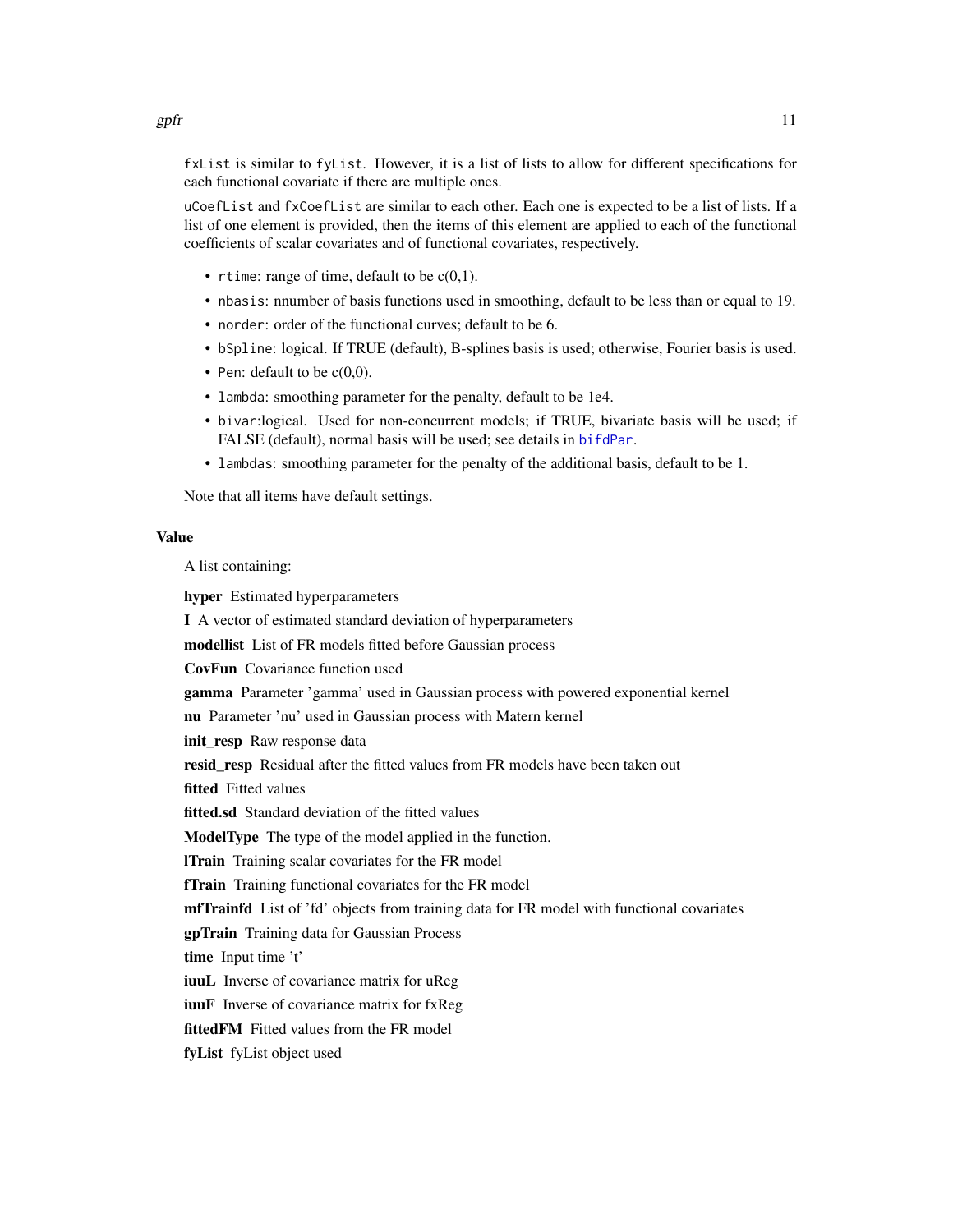#### <span id="page-11-0"></span>References

- Ramsay, J., and Silverman, B. W. (2006), "Functional Data Analysis", 2nd ed., Springer, New York.
- Shi, J. Q., and Choi, T. (2011), "Gaussian Process Regression Analysis for Functional Data", CRC Press.

#### Examples

```
## See examples in vignette:
# vignette("gpfr", package = "GPFDA")
```
gpfrPredict *Prediction of GPFR model*

#### Description

Make predictions for test input data based on the GPFR model learnt by the 'gpfr' function. Both Type I and Type II predictions can be made.

#### Usage

```
gpfrPredict(
  train,
  testInputGP,
  testTime = NULL,
  uReg = NULL,fxReg = NULL,
  gpReg = NULL,
  GPpredict = TRUE
)
```

| train       | An object of class 'gpfr' obtained by the the 'gpfr' function.                                                                                                                                                                                                                                                                                                                                            |
|-------------|-----------------------------------------------------------------------------------------------------------------------------------------------------------------------------------------------------------------------------------------------------------------------------------------------------------------------------------------------------------------------------------------------------------|
| testInputGP | Test input data for the GP prediction. It must be a numeric vector, a matrix or<br>an 'fd' object.                                                                                                                                                                                                                                                                                                        |
| testTime    | Test time points for prediction. If NULL, default settings will be applied.                                                                                                                                                                                                                                                                                                                               |
| uReg        | Scalar covariates data of a new batch for the FR model.                                                                                                                                                                                                                                                                                                                                                   |
| fxReg       | Functional covariates data of a new batch for the FR model.                                                                                                                                                                                                                                                                                                                                               |
| gpReg       | Input data for the GP part used for Type I prediction. It must be a list of three<br>items. The names of the items must be 'response', 'input', and 'time'. The<br>item 'response' is the observed response for a new batch; 'input' is the observed<br>functional covariates for a new batch,;'time' is the observed time for the previous<br>two. If NULL (default), Type II prediction is carried out. |
| GPpredict   | Logical. If TRUE (default), GPFR prediction is carried out; otherwise only<br>predictions based on the FR model is carried out.                                                                                                                                                                                                                                                                           |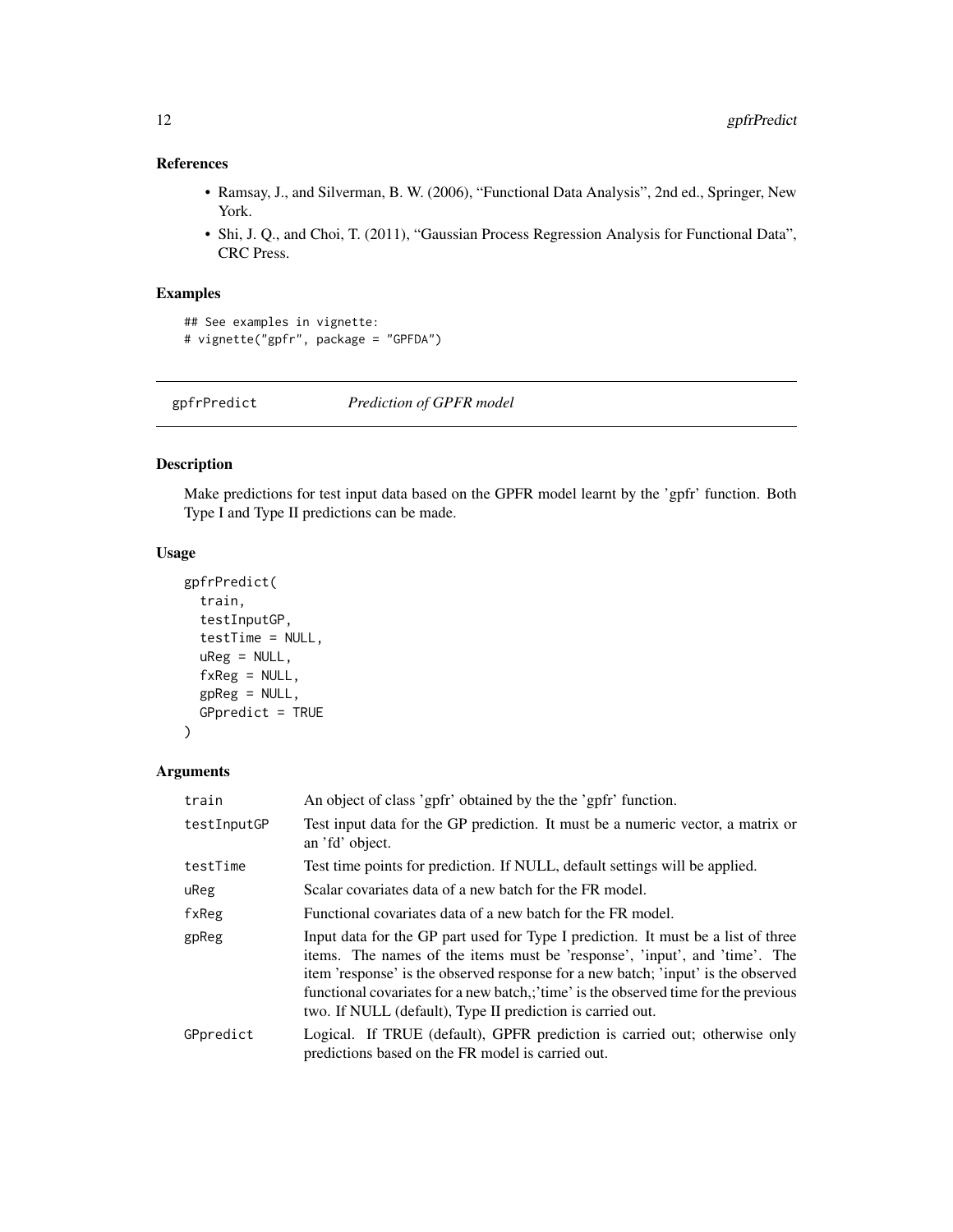#### <span id="page-12-0"></span>Details

If 'gpReg' is provided, then Type I prediction is made. Otherwise, Type II prediction is made.

#### Value

A list containing:

ypred.mean The mean values of the prediction.

ypred.sd The standard deviation of the predictions.

predictionType Prediction type if GPFR prediction is carried out.

train All items trained by 'gpfr'.

#### References

- Ramsay, J., and Silverman, B. W. (2006), "Functional Data Analysis", 2nd ed., Springer, New York.
- Shi, J. Q., and Choi, T. (2011), "Gaussian Process Regression Analysis for Functional Data", CRC Press.

#### Examples

```
## See examples in vignette:
# vignette("gpfr", package = "GPFDA")
```
gpr *Gaussian process regression (GPR) model*

#### Description

Gaussian process regression for a single or multiple independent realisations.

#### Usage

```
gpr(
  response,
  input,
  Cov = "pow.ex",m = NULL,hyper = NULL,
  NewHyper = NULL,
 meanModel = 0,
 mu = NULL,gamma = 2,
  nu = 1.5,
  useGradient = T,
  iter.max = 100,
```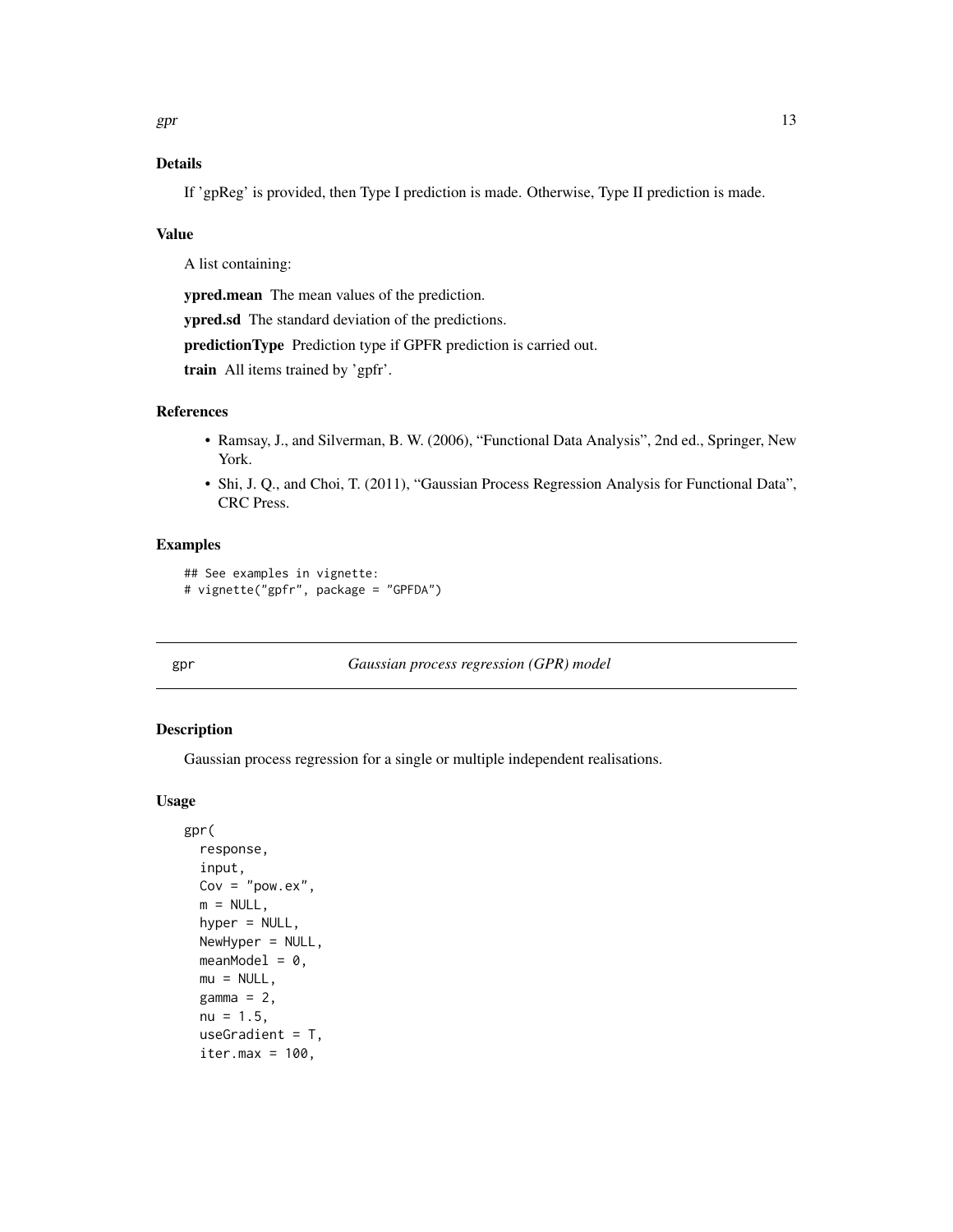$rel.tol = 8e-10,$ trace =  $0$ , nInitCandidates = 1000

 $\mathcal{L}$ 

| response        | Response data. It should be a matrix, where each column is a realisation. It can<br>be a vector if there is only one realisation.                                                                                                          |
|-----------------|--------------------------------------------------------------------------------------------------------------------------------------------------------------------------------------------------------------------------------------------|
| input           | Input covariates. It must be either a matrix, where each column represents a<br>covariate, or a vector if there is only one covariate.                                                                                                     |
| Cov             | Covariance function(s) to use. Options are: 'linear', 'pow.ex', 'rat.qu', and<br>'matern'. Default to 'power.ex'.                                                                                                                          |
| m               | If Subset of Data is to be used, m denotes the subset size and cannot be larger<br>than the total sample size. Default to NULL.                                                                                                            |
| hyper           | The hyperparameters. Default to NULL. If not NULL, then it must be a list with<br>appropriate names.                                                                                                                                       |
| NewHyper        | Vector of names of the new hyperparameters of the customized kernel function.<br>These names must have the format: xxxxxx.x, i.e. '6 digit' followed by 'a dot'<br>followed by '1 digit'. This is required for both 'hyper' and 'NewHyper' |
| meanModel       | Type of mean function. It can be                                                                                                                                                                                                           |
|                 | 0 Zero mean function                                                                                                                                                                                                                       |
|                 | 1 Constant mean function to be estimated                                                                                                                                                                                                   |
|                 | 't' Linear model for the mean function                                                                                                                                                                                                     |
|                 | 'avg' The average across replications is used as the mean function. This is<br>only used if there are more than two realisations observed at the same input<br>coordinate values.                                                          |
|                 | Default to 0. If argument 'mu' is specified, then 'meanModel' will be set to<br>'userDefined'.                                                                                                                                             |
| mu              | Mean function specified by the user. It must be a vector. Its length must be the<br>same as the sample size, that is, nrow(response).                                                                                                      |
| gamma           | Power parameter used in powered exponential kernel function. It must be 0 <gamma<=2.< td=""></gamma<=2.<>                                                                                                                                  |
| nu              | Smoothness parameter of the Matern class. It must be a positive value.                                                                                                                                                                     |
| useGradient     | Logical. If TRUE, first derivatives will be used in the optimization.                                                                                                                                                                      |
| iter.max        | Maximum number of iterations allowed. Default to 100. If 'rel.tol' is reduced,<br>then the number of iterations needed will be less.                                                                                                       |
| rel.tol         | Relative convergence tolerance. Default to 8e-10. Smaller rel.tol means higher<br>accuracy and more time to converge.                                                                                                                      |
| trace           | The value of the objective function and the parameters is printed every trace'th<br>iteration. Defaults to 0 which indicates no trace information is to be printed.                                                                        |
| nInitCandidates |                                                                                                                                                                                                                                            |
|                 | Number of initial hyperparameter vectors. The optimization starts with the best.                                                                                                                                                           |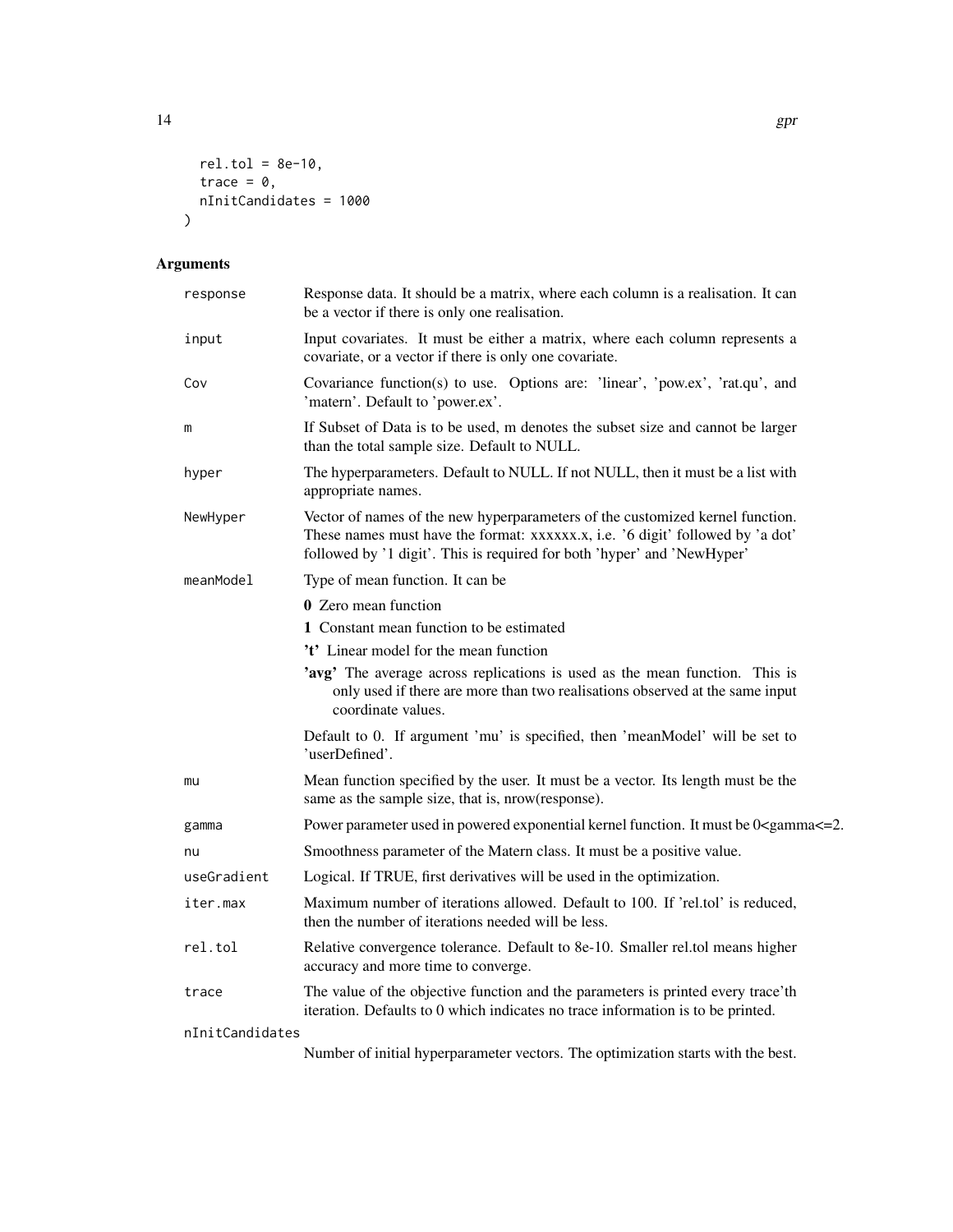#### Details

The most important function of the package. It fits the GPR model and stores everything necessary for prediction. The optimization used in the function is 'nlminb'. The names for the hyperparameters should be: "linear.a" for linear covariance function, "pow.ex.w", "pow.ex.v" for power exponential, "rat.qu.s", "rat.qu.a" for rational quadratic, "matern.w", "matern.v" for Matern, "vv" for variance of Gaussian white noise. All hyperparameters should be in one list.

#### Value

A list containing:

hyper Hyperparameters vector estimated from training data

var.hyper Variance of the estimated hyperparameters

fitted.mean Fitted values for the training data

fitted.sd Standard deviation of the fitted values for the training data

train.x Training covariates

train.y Training response

train.yOri Original training response

train.DataOri Original training covariates

idxSubset Index vector identifying which observations were selected if Subset of Data was used.

CovFun Covariance function type

gamma Parameter used in powered exponential covariance function

nu Parameter used in Matern covariance function

**O** Covariance matrix

mean Mean function

meanModel Mean model used

meanLinearModel 'lm' object if mean is a linear regression. NULL otherwise.

conv An integer. 0 means converge; 1 otherwise.

hyper0 Starting point of the hyperparameters vector.

#### References

Shi, J. Q., and Choi, T. (2011), "Gaussian Process Regression Analysis for Functional Data", CRC Press.

#### Examples

## See examples in vignettes:

```
# vignette("gpr_ex1", package = "GPFDA")
# vignette("gpr_ex2", package = "GPFDA")
# vignette("co2", package = "GPFDA")
```
 $gpr$  15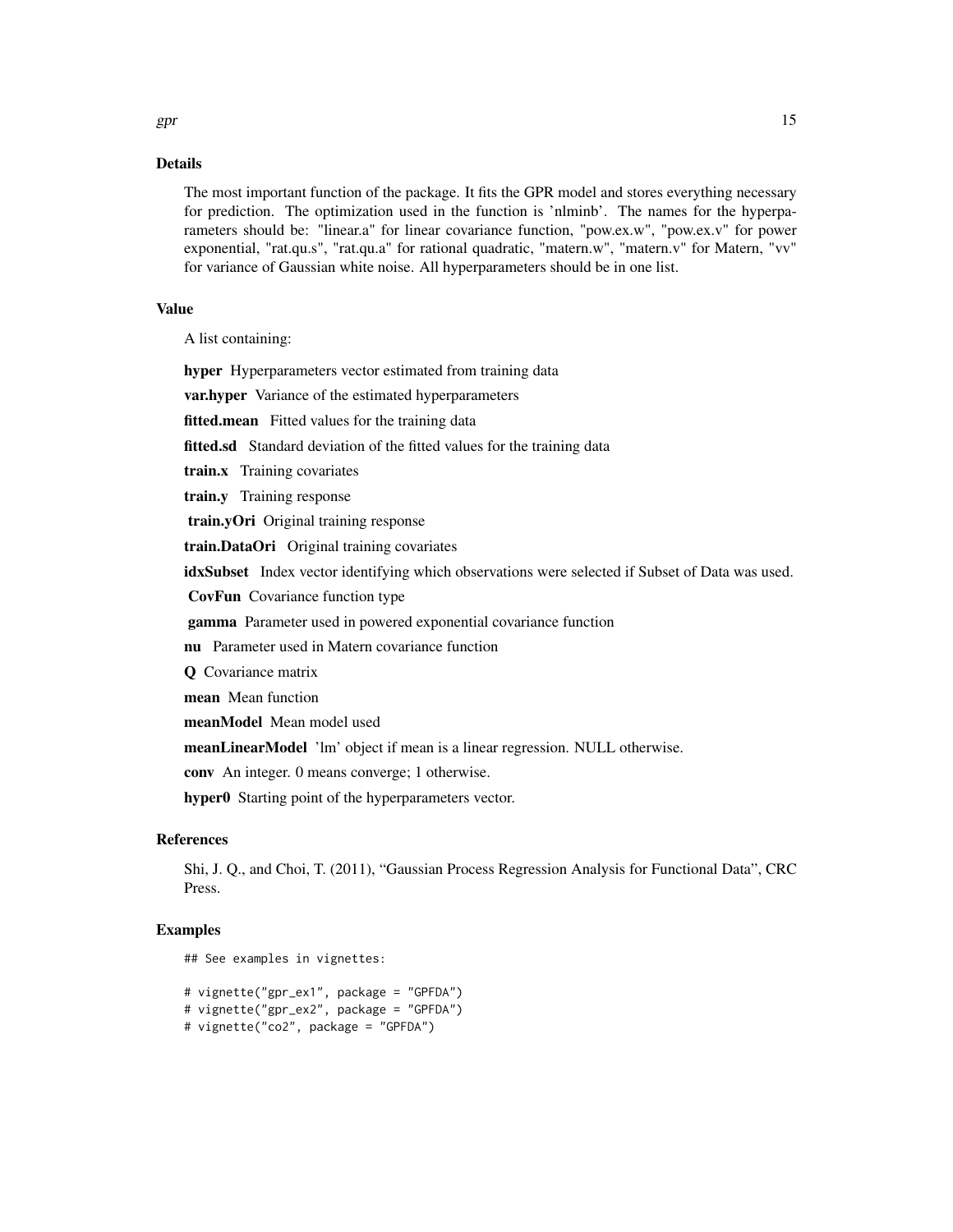<span id="page-15-0"></span>

Prediction of GPR model

#### Usage

```
gprPredict(
  train = NULL,
  inputNew = NULL,
 noiseFreePred = F,
 hyper = NULL,
  input = NULL,
 Y = NULL,msR = NULL,Cov = NULL,gamma = NULL,
 nu = NULL,meanModel = 0,
 mu = 0\mathcal{L}
```

| train         | A 'gpr' object obtained from 'gpr' function. Default to NULL. If NULL, learn-<br>ing is done based on the other given arguments; otherwise, prediction is made<br>based on the trained model of class gpr'. |
|---------------|-------------------------------------------------------------------------------------------------------------------------------------------------------------------------------------------------------------|
| inputNew      | Test input covariates. It must be either a matrix, where each column represents<br>a covariate, or a vector if there is only one covariate.                                                                 |
| noiseFreePred | Logical. If TRUE, predictions will be noise-free.                                                                                                                                                           |
| hyper         | The hyperparameters. Default to NULL. If not NULL, then it must be a list with<br>appropriate names.                                                                                                        |
| input         | Input covariates. It must be either a matrix, where each column represents a<br>covariate, or a vector if there is only one covariate.                                                                      |
| Y             | Training response. It should be a matrix, where each column is a realisation. It<br>can be a vector if there is only one realisation.                                                                       |
| $m$ SR        | Subset size m if Subset of Regressors method is used for prediction. It must be<br>smaller than the total sample size.                                                                                      |
| Cov           | Covariance function(s) to use. Options are: 'linear', 'pow.ex', 'rat.qu', and<br>'matern'. Default to 'power.ex'.                                                                                           |
| gamma         | Power parameter used in powered exponential kernel function. It must be 0 <gamma <="2.&lt;/td"></gamma>                                                                                                     |
| nu            | Smoothness parameter of the Matern class. It must be a positive value.                                                                                                                                      |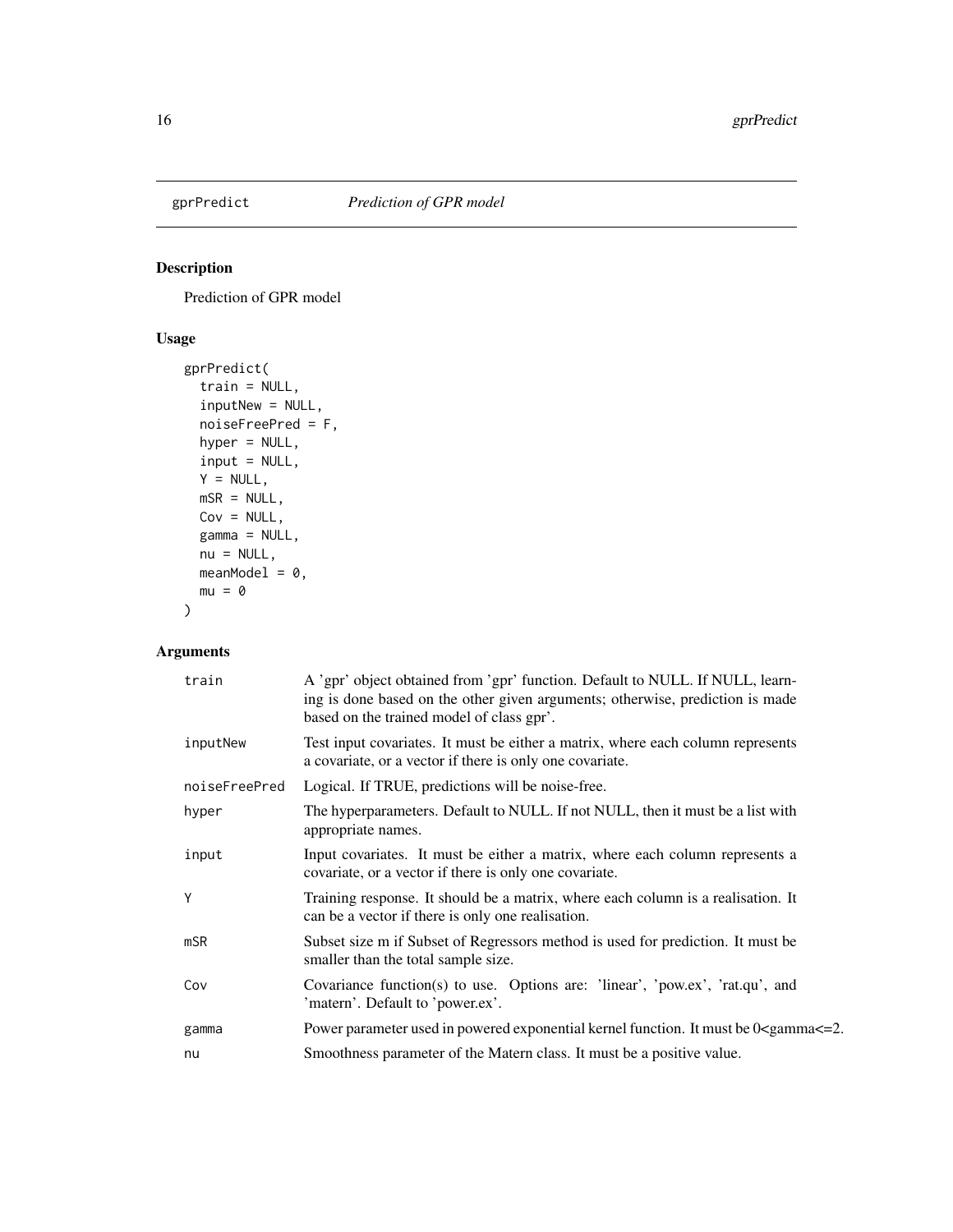#### <span id="page-16-0"></span> $\text{mat2fd}$  17

| meanModel | Type of mean function. It can be.                                                                                                                                                        |
|-----------|------------------------------------------------------------------------------------------------------------------------------------------------------------------------------------------|
|           | <b>0</b> Zero mean function                                                                                                                                                              |
|           | 1 Constant mean function to be estimated                                                                                                                                                 |
|           | 't' Linear model for the mean function                                                                                                                                                   |
|           | <b>'avg'</b> The average across replications is used as the mean function. This is<br>only used if there are more than two realisations observed at the same input<br>coordinate values. |
|           | Default to 0. If argument 'mu' is specified, then 'meanModel' will be set to<br>'userDefined'.                                                                                           |
| mu        | Mean function specified by the user. It must be a vector. Its length must be the<br>same as the sample size, that is, nrow (response).                                                   |
|           |                                                                                                                                                                                          |

#### Value

A list containing

pred.mean Mean of predictions

pred.sd Standard deviation of predictions

newdata Test input data

noiseFreePred Logical. If TRUE, predictions are noise-free.

... Objects of 'gpr' class.

#### Examples

## See examples in vignettes:

```
# vignette("gpr_ex1", package = "GPFDA")
# vignette("gpr_ex2", package = "GPFDA")
# vignette("co2", package = "GPFDA")
```
#### mat2fd *Create an 'fd' object from a matrix*

#### Description

Easy setting up for creating an 'fd' object

#### Usage

mat2fd(mat, fdList = NULL)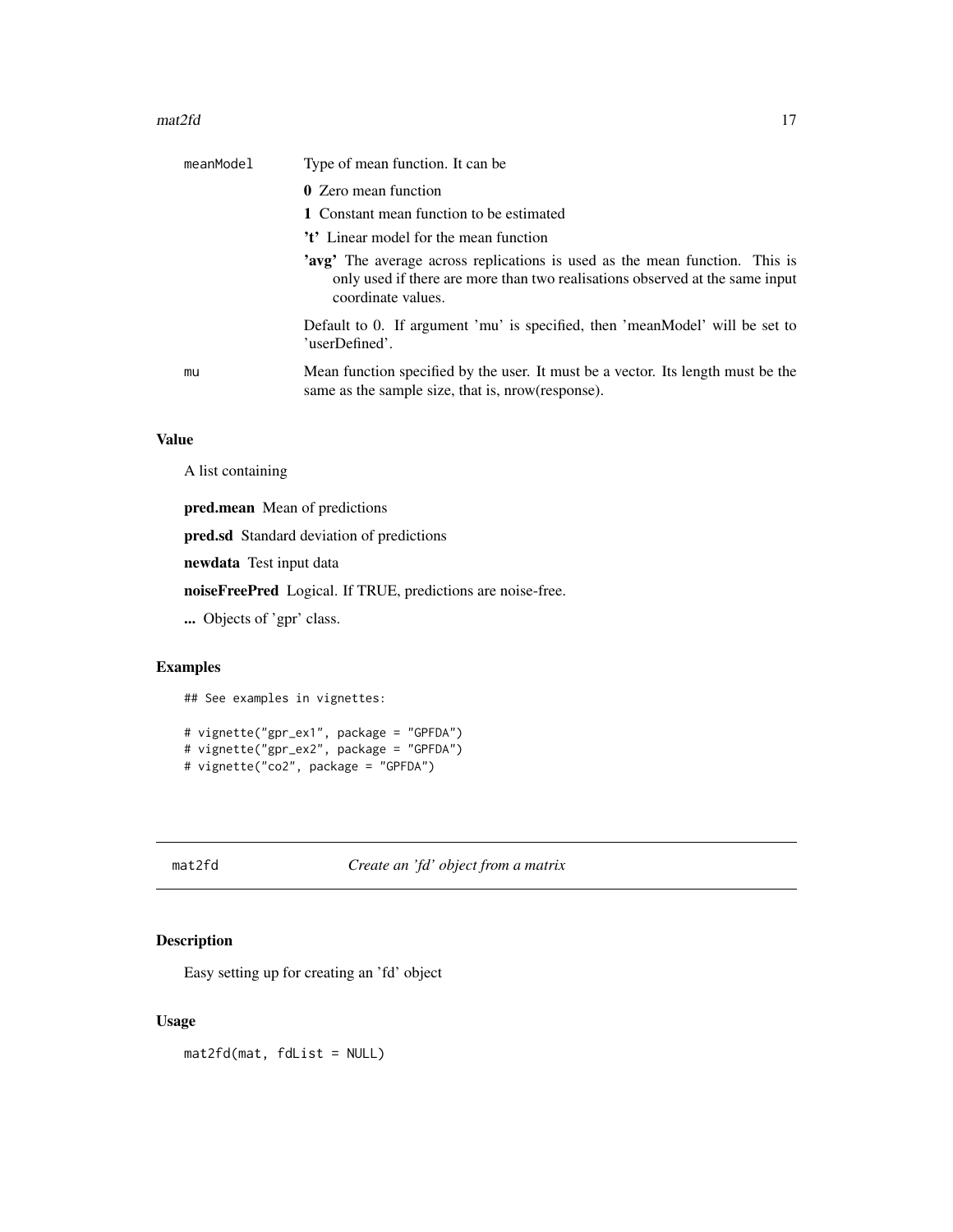#### Arguments

| mat    | Input data, should be a matrix with ncol time points and nrow replications or<br>samples.                                                                                                                   |
|--------|-------------------------------------------------------------------------------------------------------------------------------------------------------------------------------------------------------------|
| fdList | A list with following items:                                                                                                                                                                                |
|        | <b>time</b> Sequence of time points (default to be $100$ points from 0 to 1).                                                                                                                               |
|        | <b>nbasis</b> Number of basis functions used in smoothing, default to be less or equal<br>to $23.$                                                                                                          |
|        | <b>norder</b> Order of the functional curves default to be 6.                                                                                                                                               |
|        | <b>bSpline</b> Logical, if TRUE (default), b-Spline basis is used; otherwise, Fourier<br>basis is used.                                                                                                     |
|        | <b>Pen</b> Default to be $c(0,0)$ , meaning that the penalty is on the second order deriva-<br>tive of the curve, since the weight for zero-th and first order derivatives of<br>the curve are set to zero. |
|        | <b>lambda</b> Smoothing parameter for the penalty. Default to be 1e-4.                                                                                                                                      |

#### Details

All items listed above have default values. If any item is required to change, add that item into the list; otherwise, leave it as NULL. For example, if one only wants to change the number of basis functions, do:

mat2fd(SomeMatrix,list(nbasis=21))

#### Value

An 'fd' object

#### References

Ramsay, J., and Silverman, B. W. (2006),

#### Examples

```
require(fda)
require(fda.usc)
nrep <- 20 # number of replications
n <- 100 # number of time points
input <- seq(-1, pi, length.out=n) # time points
ry <- rnorm(nrep, sd=10)
y <- matrix(NA, ncol=n, nrow=nrep)
for(i in 1:nrep) y[i, ] \leftarrow \sin(2 \times input) \times ry[i]plot.fdata(fdata(y,input))
```
yfd <- mat2fd(y, list(lambda=0.01))

plot(yfd)

yfd <- mat2fd(y, list(lambda=0.00001)) plot(yfd)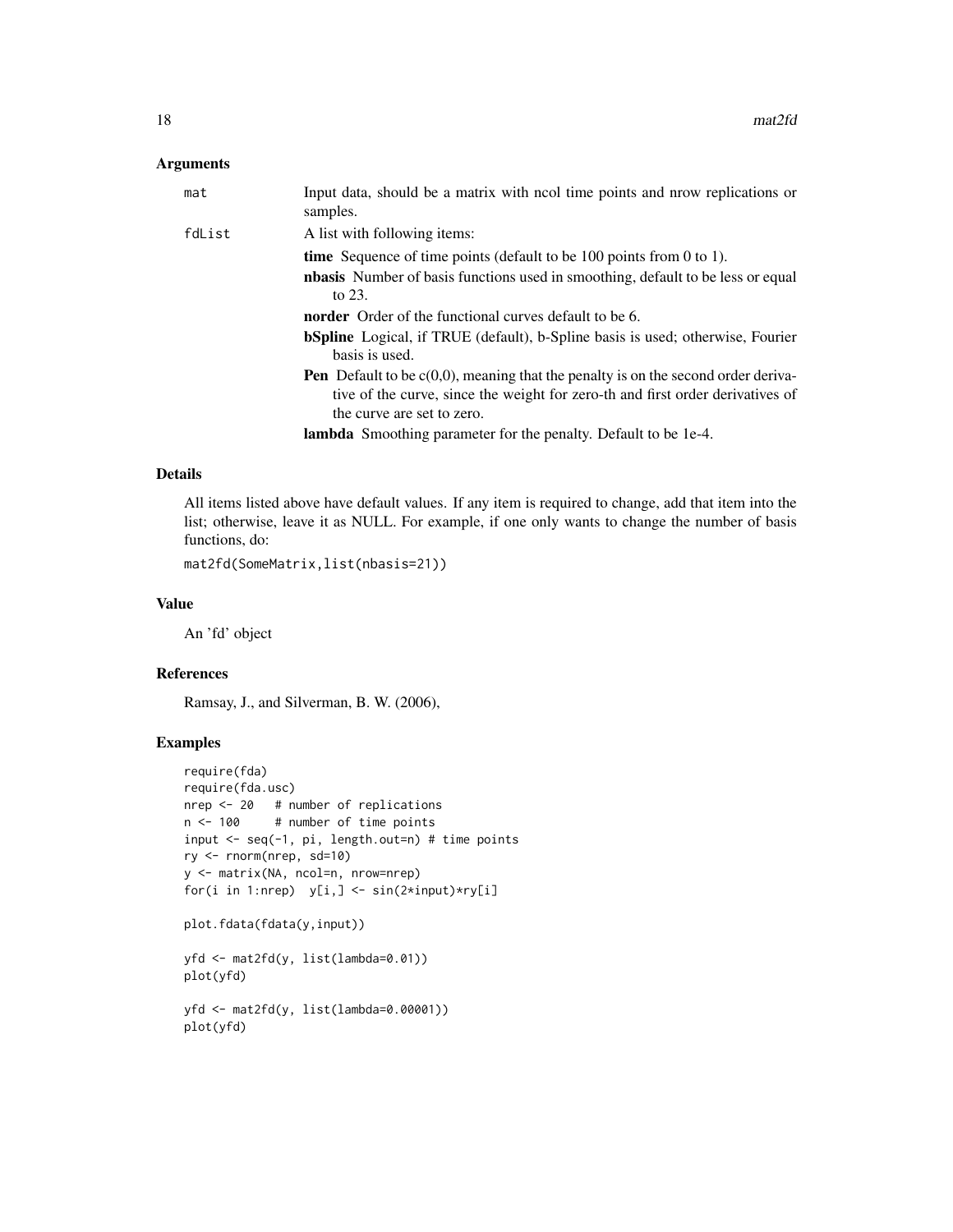<span id="page-18-0"></span>mgpCovMat *Calculate a multivariate Gaussian processes covariance matrix given a vector of hyperparameters*

#### Description

Calculate a multivariate Gaussian processes covariance matrix given a vector of hyperparameters

#### Usage

mgpCovMat(Data, hp)

#### **Arguments**

| Data | List of two elements: 'input' and 'response'. The element 'input' is a list of N  |
|------|-----------------------------------------------------------------------------------|
|      | vectors, where each vector represents the input covariate values for a particular |
|      | output. The element 'response' is the corresponding list of N matrices (if there  |
|      | are multiple realisations) or vectors (for a single realisation) representing the |
|      | response variables.                                                               |
| hp   | Vector of hyperparameters                                                         |

#### Value

Covariance matrix

#### References

Shi, J. Q., and Choi, T. (2011), "Gaussian Process Regression Analysis for Functional Data", CRC Press.

#### Examples

```
## See examples in vignette:
# vignette("mgpr", package = "GPFDA")
```
mgpr *Multivariate Gaussian process regression (MGPR) model*

#### Description

Multivariate Gaussian process regression where each of the N outputs is unidimensional. The multivariate output is allowed to have multiple independent realisations.

#### Usage

mgpr(Data,  $m = NULL$ , meanModel = 0, mu = NULL)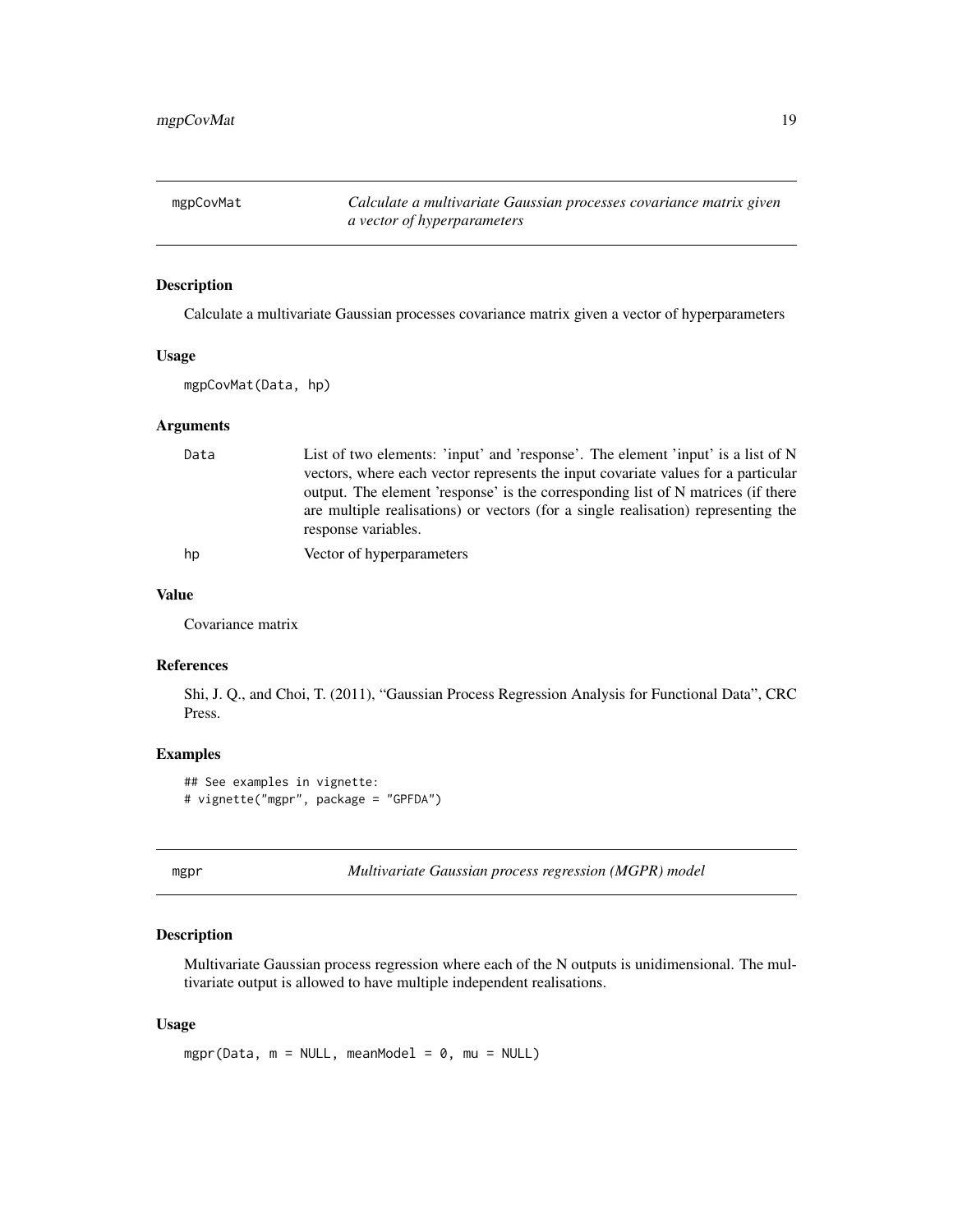#### Arguments

| Data      | List of two elements: 'input' and 'response'. The element 'input' is a list of N<br>vectors, where each vector represents the input covariate values for a particular<br>output. The element 'response' is the corresponding list of N matrices (if there<br>are multiple realisations) or vectors (for a single realisation) representing the<br>response variables. |
|-----------|-----------------------------------------------------------------------------------------------------------------------------------------------------------------------------------------------------------------------------------------------------------------------------------------------------------------------------------------------------------------------|
| m         | If Subset of Data is to be used in the estimation, m denotes the subset size. It<br>cannot be larger than the total sample size. Default to NULL (Subsetting is not<br>used).                                                                                                                                                                                         |
| meanModel | Type of mean function applied to all outputs. It can be                                                                                                                                                                                                                                                                                                               |
|           | <b>0</b> Zero mean function for each output.                                                                                                                                                                                                                                                                                                                          |
|           | 1 Constant mean function to be estimated for each output.                                                                                                                                                                                                                                                                                                             |
|           | 't' Linear model for the mean function of each output.                                                                                                                                                                                                                                                                                                                |
|           | 'avg' The average across replications is used as the mean function of each out-<br>put. This can only be used if there are more than two realisations observed<br>at the same input values.                                                                                                                                                                           |
|           | Default to 0. If argument 'mu' is specified, then 'meanModel' will be set to<br>'userDefined'.                                                                                                                                                                                                                                                                        |
| mu        | Vector of concatenated mean function values defined by the user. Default to<br>NULL.                                                                                                                                                                                                                                                                                  |

#### Value

A list containing:

fitted.mean Fitted values for the training data

fitted.sd Standard deviation of the fitted values for training data

- N Number of response variables
- X Original input variables
- Y Original response

idx Index vector identifying to which output the elements of concatenated vectors correspond to.

Cov Covariance matrix

mean Concatenated mean function

meanModel Mean model used for each output

meanLinearModel 'lm' object for each output if the linear regression model is used for the mean functions. NULL otherwise.

#### References

Shi, J. Q., and Choi, T. (2011), "Gaussian Process Regression Analysis for Functional Data", CRC Press.

#### Examples

```
## See examples in vignette:
# vignette("mgpr", package = "GPFDA")
```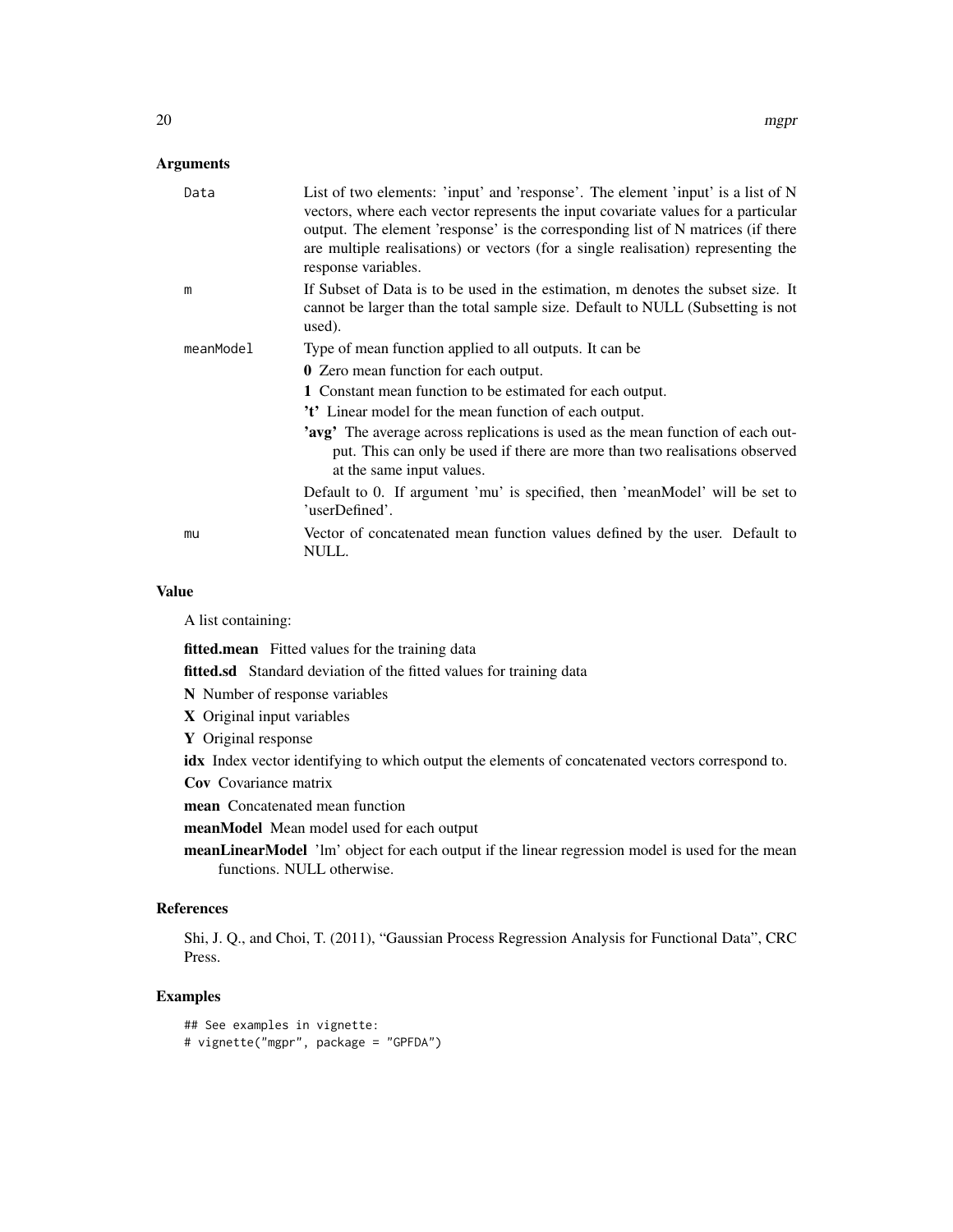<span id="page-20-0"></span>

Prediction of MGPR model

#### Usage

```
mgprPredict(
  train,
 DataObs = NULL,
 DataNew,
 noiseFreePred = F,
 meanModel = NULL,
 mu = 0)
```
#### Arguments

| train         | A 'mgpr' object obtained from 'mgpr' function. If NULL, predictions are made<br>based on DataObs informed by the user.                                                                      |
|---------------|---------------------------------------------------------------------------------------------------------------------------------------------------------------------------------------------|
| DataObs       | List of observed data. Default to NULL. If NULL, predictions are made based<br>on the trained data (included in the object of class 'mgpr') used for learning.                              |
| DataNew       | List of test input data.                                                                                                                                                                    |
| noiseFreePred | Logical. If TRUE, predictions will be noise-free.                                                                                                                                           |
| meanModel     | Type of mean function applied to all outputs. It can be                                                                                                                                     |
|               | <b>0</b> Zero mean function for each output.                                                                                                                                                |
|               | 1 Constant mean function to be estimated for each output.                                                                                                                                   |
|               | 't' Linear model for the mean function of each output.                                                                                                                                      |
|               | 'avg' The average across replications is used as the mean function of each out-<br>put. This can only be used if there are more than two realisations observed<br>at the same input values. |
|               | Default to 0. If argument 'mu' is specified, then 'meanModel' will be set to<br>'userDefined'.                                                                                              |
| mu            | Vector of concatenated mean function values defined by the user. Default to<br>NULL.                                                                                                        |
|               |                                                                                                                                                                                             |

#### Value

A list containing

pred.mean Mean of predictions for the test set.

pred.sd Standard deviation of predictions for the test set.

noiseFreePred Logical. If TRUE, predictions are noise-free.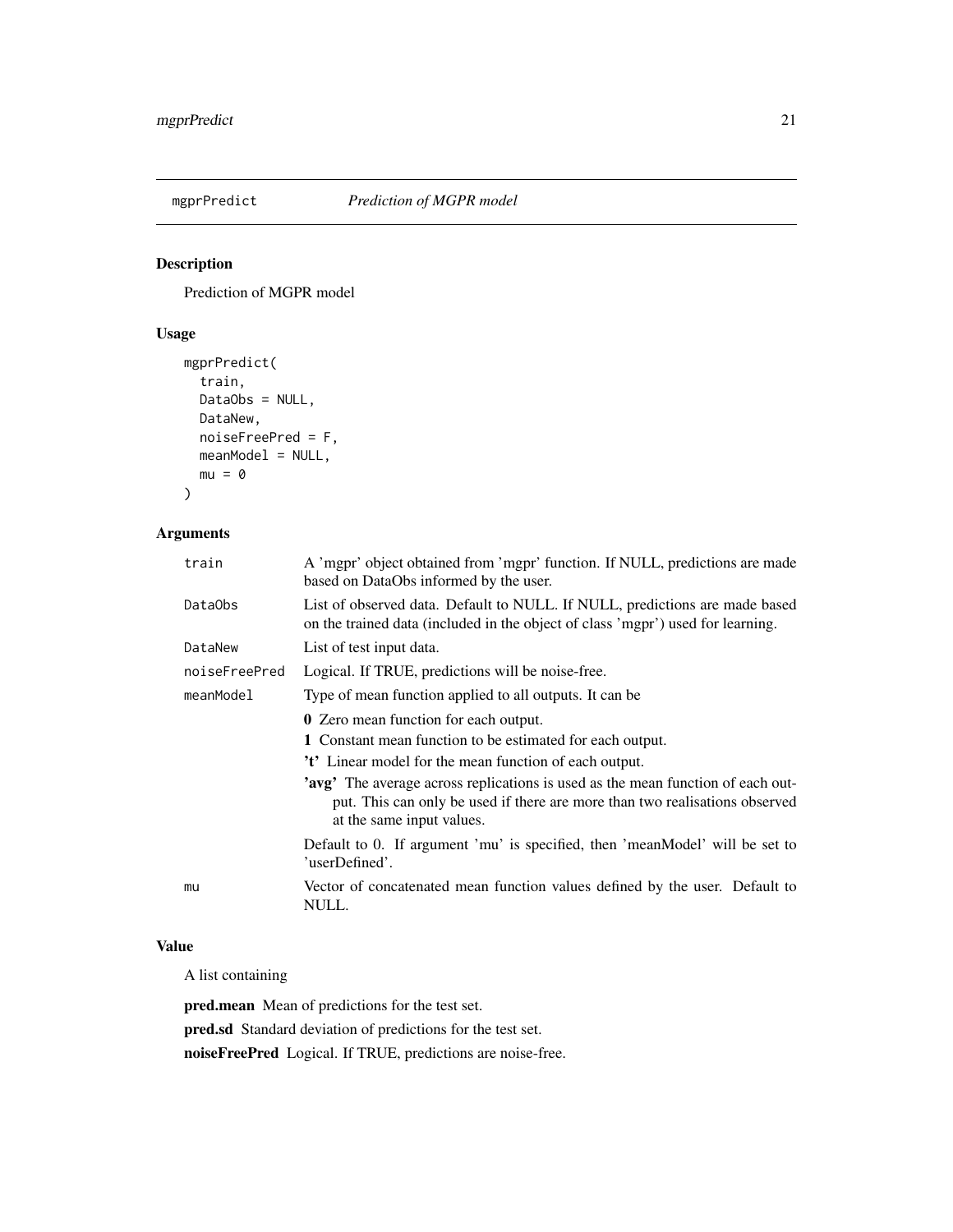#### Examples

```
## See examples in vignette:
# vignette("mgpr", package = "GPFDA")
```

| nsgpCovMat | Calculate a NSGP covariance matrix given a vector of hyperparame- |  |  |
|------------|-------------------------------------------------------------------|--|--|
|            | ters                                                              |  |  |

#### Description

Calculate a NSGP covariance matrix given a vector of hyperparameters

#### Usage

```
nsgpCovMat(
 hp,
  input,
  inputSubsetIdx = NULL,
 nBasis = 5,
 corrModel = corrModel,
 gamma = NULL,nu = NULL,cyclic = NULL,
 whichTau = NULL,
 calcCov = T
\mathcal{L}
```

| hp        | Vector of hyperparameters estimated by function nsgpr.                                                                                                                                                                                                                                                                                                                                                                                                                                      |
|-----------|---------------------------------------------------------------------------------------------------------------------------------------------------------------------------------------------------------------------------------------------------------------------------------------------------------------------------------------------------------------------------------------------------------------------------------------------------------------------------------------------|
| input     | List of Q input variables (see Details).                                                                                                                                                                                                                                                                                                                                                                                                                                                    |
|           | input Subset Idx A list identifying a subset of the input values to be used in the estimation (see<br>Details).                                                                                                                                                                                                                                                                                                                                                                             |
| nBasis    | Number of B-spline basis functions in each coordinate direction along which<br>parameters change.                                                                                                                                                                                                                                                                                                                                                                                           |
| corrModel | Correlation function specification used for $g(.)$ . It can be either "pow.ex" or<br>"matern".                                                                                                                                                                                                                                                                                                                                                                                              |
| gamma     | Power parameter used in powered exponential kernel function. It must be 0 <gamma <="2.&lt;/td"></gamma>                                                                                                                                                                                                                                                                                                                                                                                     |
| nu        | Smoothness parameter of the Matern class. It must be a positive value.                                                                                                                                                                                                                                                                                                                                                                                                                      |
| cyclic    | Logical vector of dimension Q which defines which covariates are cyclic (peri-<br>odic). For example, if basis functions should be cyclic only in the first coordinate<br>direction, then $cyclic=c(T,F)$ . cyclic must have the same dimension of which Tau.<br>If cyclic is TRUE for some coordinate direction, then cyclic B-spline functions<br>will be used and the varying parameters (and their first two derivatives) will<br>match at the boundaries of that coordinate direction. |

<span id="page-21-0"></span>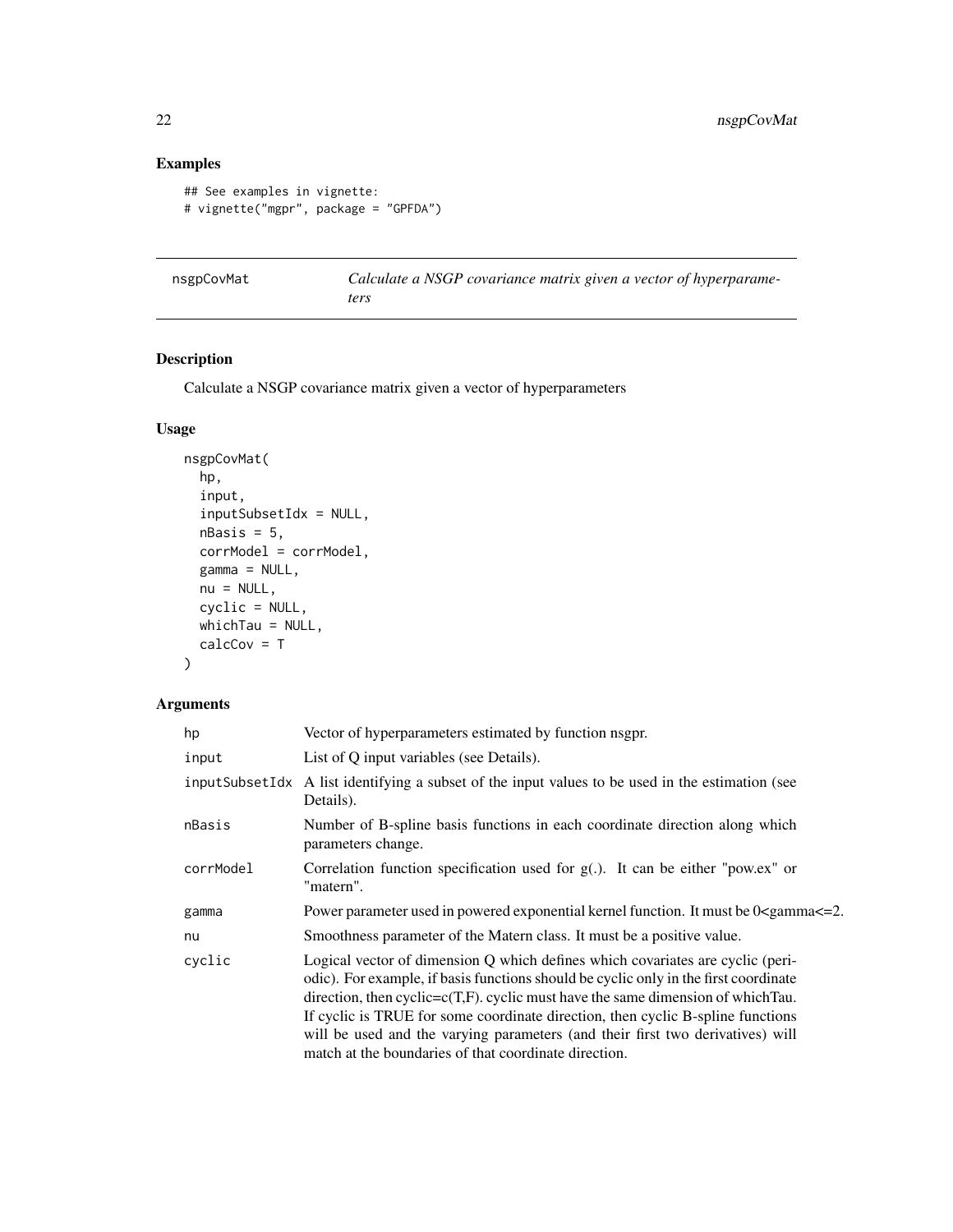<span id="page-22-0"></span>

| whichTau | Logical vector of dimension Q identifying which input coordinates the param-     |
|----------|----------------------------------------------------------------------------------|
|          | eters are function of. For example, if $Q=2$ and parameters change only with     |
|          | respect to the first coordinate, then we set which $Tau = c(T,F)$ .              |
| calcCov  | Logical. Calculate covariance matrix or not. If FALSE, time or spatially-varying |
|          | parameters are still provided.                                                   |

#### Value

A list containing

Cov Covariance matrix

vareps Noise variance

As\_perTau List of varying anisotropy matrix over the input space

sig2\_perTau Vector of signal variance over the input space

#### References

Konzen, E., Shi, J. Q. and Wang, Z. (2020) "Modeling Function-Valued Processes with Nonseparable and/or Nonstationary Covariance Structure" <arXiv:1903.09981>.

#### Examples

```
## See examples in vignette:
# vignette("nsgpr", package = "GPFDA")
```
nsgpCovMatAsym *Calculate an asymmetric NSGP covariance matrix*

#### Description

Calculate an asymmetric NSGP covariance matrix

#### Usage

```
nsgpCovMatAsym(
  hp,
  input,
  inputNew,
  nBasis = 5,
  corrModel = corrModel,
 gamma = NULL,
 nu = NULL,cyclic = NULL,
  whichTau = NULL
)
```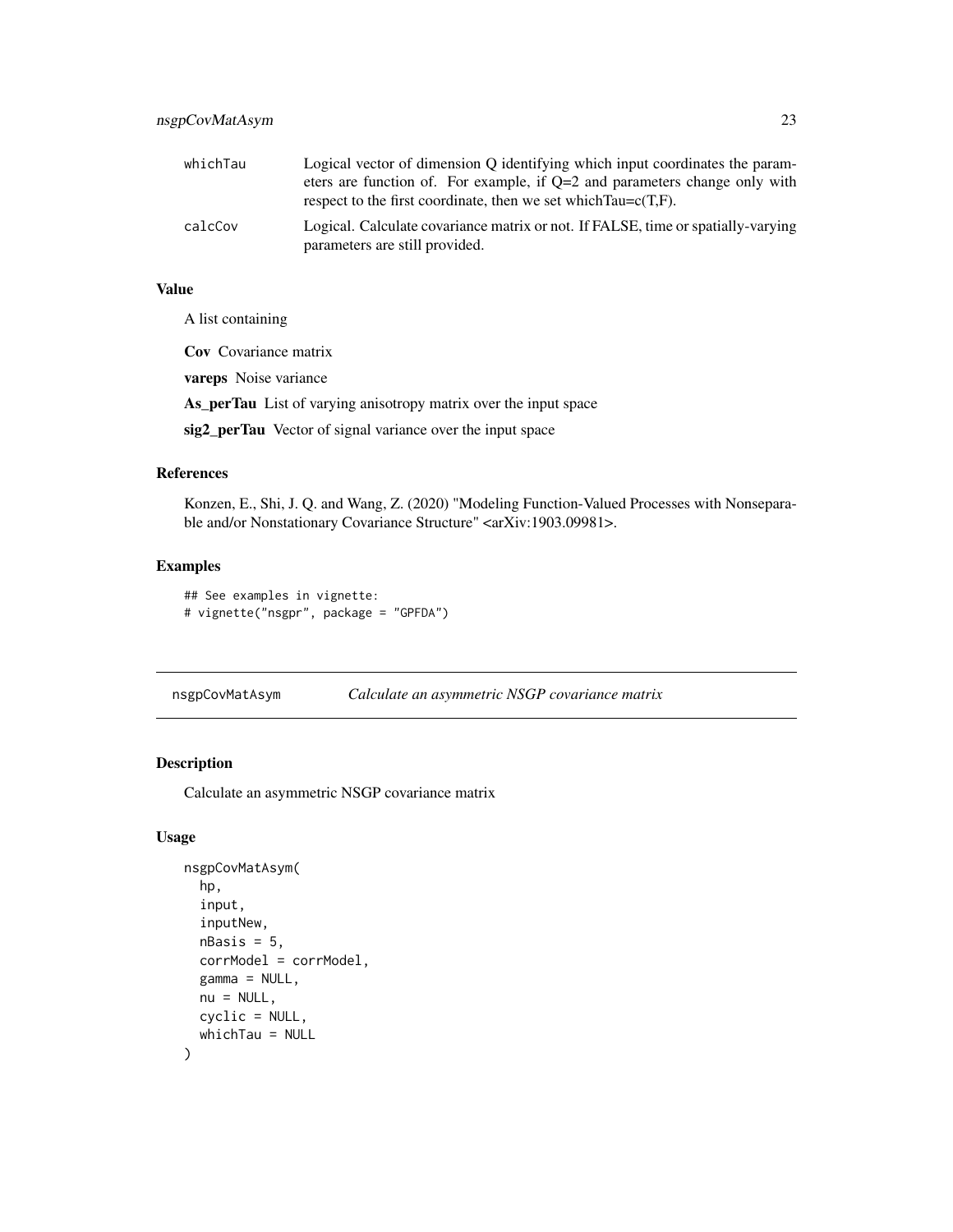#### <span id="page-23-0"></span>Arguments

| hp        | Vector of hyperparameters estimated by function nsgpr.                                                                                                                                                                                                                                                                                                                                                                                                                                      |
|-----------|---------------------------------------------------------------------------------------------------------------------------------------------------------------------------------------------------------------------------------------------------------------------------------------------------------------------------------------------------------------------------------------------------------------------------------------------------------------------------------------------|
| input     | List of Q input variables (see Details).                                                                                                                                                                                                                                                                                                                                                                                                                                                    |
| inputNew  | List of Q test set input variables.                                                                                                                                                                                                                                                                                                                                                                                                                                                         |
| nBasis    | Number of B-spline basis functions in each coordinate direction along which<br>parameters change.                                                                                                                                                                                                                                                                                                                                                                                           |
| corrModel | Correlation function specification used for $g(.)$ . It can be either "pow.ex" or<br>"matern".                                                                                                                                                                                                                                                                                                                                                                                              |
| gamma     | Power parameter used in powered exponential kernel function. It must be 0 <gamma <="2.&lt;/td"></gamma>                                                                                                                                                                                                                                                                                                                                                                                     |
| nu        | Smoothness parameter of the Matern class. It must be a positive value.                                                                                                                                                                                                                                                                                                                                                                                                                      |
| cyclic    | Logical vector of dimension Q which defines which covariates are cyclic (peri-<br>odic). For example, if basis functions should be cyclic only in the first coordinate<br>direction, then $cyclic=c(T,F)$ . cyclic must have the same dimension of which Tau.<br>If cyclic is TRUE for some coordinate direction, then cyclic B-spline functions<br>will be used and the varying parameters (and their first two derivatives) will<br>match at the boundaries of that coordinate direction. |
| whichTau  | Logical vector of dimension Q identifying which input coordinates the param-<br>eters are function of. For example, if Q=2 and parameters change only with<br>respect to the first coordinate, then we set which $Tau = c(T, F)$ .                                                                                                                                                                                                                                                          |

#### Value

An asymmetric covariance matrix

#### References

Konzen, E., Shi, J. Q. and Wang, Z. (2020) "Modeling Function-Valued Processes with Nonseparable and/or Nonstationary Covariance Structure" <arXiv:1903.09981>.

nsgpr *Estimation of a nonseparable and/or nonstationary covariance structure (NSGPR model)*

#### Description

Estimate the covariance structure of a zero-mean Gaussian Process with Q-dimensional input coordinates (covariates).

Multiple realisations for the response variable can be used, provided they are observed on the same grid of dimension  $n_1 x n_2 x ... x n_Q$ .

Let  $n = n_1 x n_2 x ... x n_Q$  and let nSamples be the number of realisations.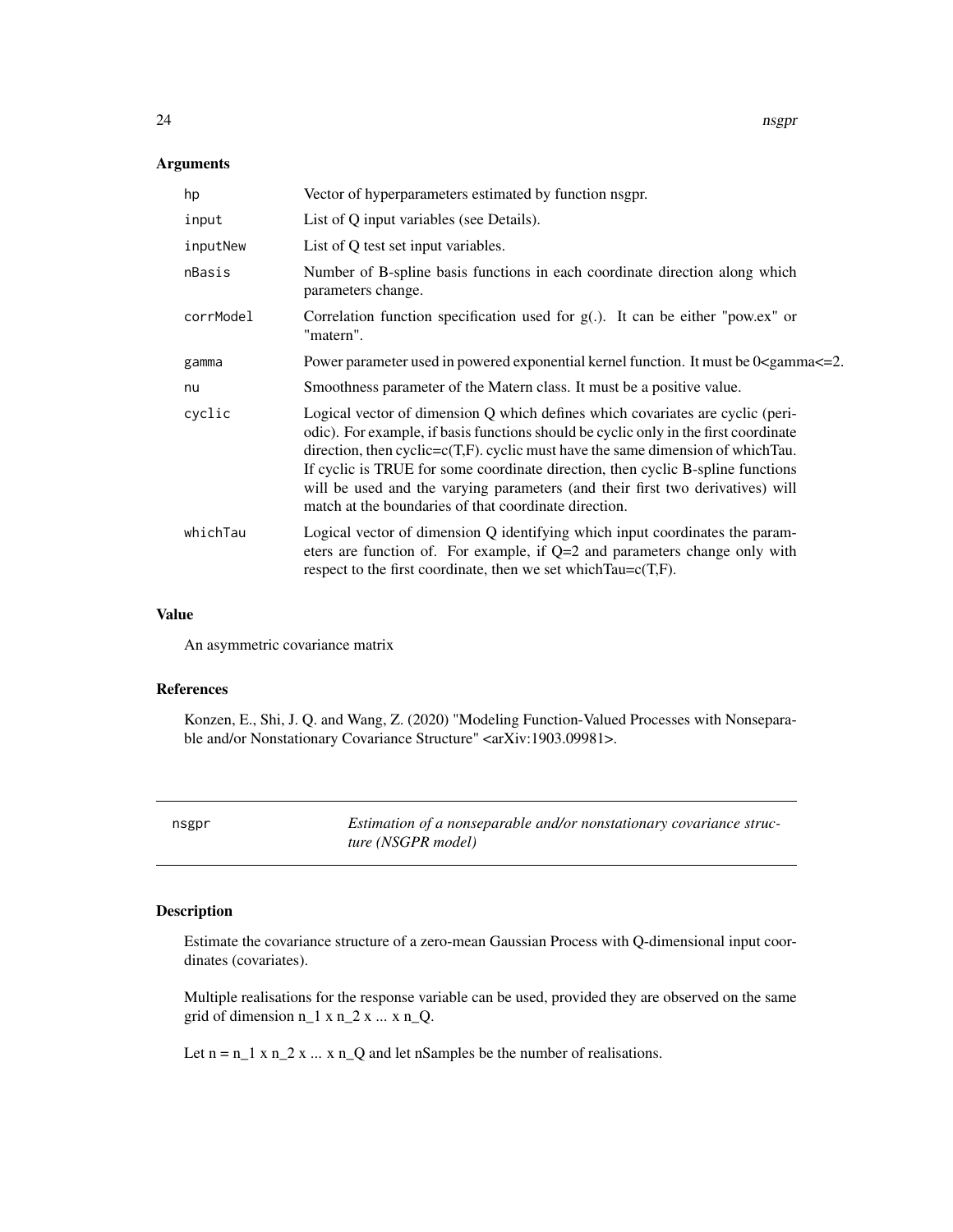nsgpr 25

#### Usage

```
nsgpr(
  response,
  input,
  corrModel = "pow.ex",
  gamma = 2,
  nu = 1.5,
  whichTau = NULL,
  nBasis = 5,
  cyclic = NULL,
  unitSignalVariance = F,
  zeroNoiseVariance = F,
  sepCov = F,
  nInitCandidates = 300,
  absBounds = 6,
  inputSubsetIdx = NULL
\mathcal{L}
```

| response           | Response variable. This should be a (n x nSamples) matrix where each column<br>is a realisation                                                                                                                                                                                                                                                                                                                                                                                              |
|--------------------|----------------------------------------------------------------------------------------------------------------------------------------------------------------------------------------------------------------------------------------------------------------------------------------------------------------------------------------------------------------------------------------------------------------------------------------------------------------------------------------------|
| input              | List of Q input variables (see Details).                                                                                                                                                                                                                                                                                                                                                                                                                                                     |
| corrModel          | Correlation function specification used for $g(.)$ . It can be either "pow.ex" or<br>"matern".                                                                                                                                                                                                                                                                                                                                                                                               |
| gamma              | Power parameter used in powered exponential kernel function. It must be 0 <gamma <="2.&lt;/td"></gamma>                                                                                                                                                                                                                                                                                                                                                                                      |
| nu                 | Smoothness parameter of the Matern class. It must be a positive value.                                                                                                                                                                                                                                                                                                                                                                                                                       |
| whichTau           | Logical vector of dimension Q identifying which input coordinates the param-<br>eters are function of. For example, if $Q=2$ and parameters change only with<br>respect to the first coordinate, then we set which $Tau = c(T, F)$ .                                                                                                                                                                                                                                                         |
| nBasis             | Number of B-spline basis functions in each coordinate direction along which<br>parameters change.                                                                                                                                                                                                                                                                                                                                                                                            |
| cyclic             | Logical vector of dimension Q which defines which covariates are cyclic (peri-<br>odic). For example, if basis functions should be cyclic only in the first coordinate<br>direction, then cyclic= $c(T,F)$ . cyclic must have the same dimension of which Tau.<br>If cyclic is TRUE for some coordinate direction, then cyclic B-spline functions<br>will be used and the varying parameters (and their first two derivatives) will<br>match at the boundaries of that coordinate direction. |
| unitSignalVariance |                                                                                                                                                                                                                                                                                                                                                                                                                                                                                              |
|                    | Logical. TRUE if we assume realisations have variance 1. This is useful when<br>we want to estimate an NSGP correlation function.                                                                                                                                                                                                                                                                                                                                                            |
| zeroNoiseVariance  |                                                                                                                                                                                                                                                                                                                                                                                                                                                                                              |
|                    | Logical. TRUE if we assume the realisations are noise-free.                                                                                                                                                                                                                                                                                                                                                                                                                                  |
| sepCov             | Logical. TRUE only if we fix to zero all off-diagonal elements of the vary-<br>ing anisotropy matrix. Default to FALSE, allowing for a separable covariance<br>function.                                                                                                                                                                                                                                                                                                                     |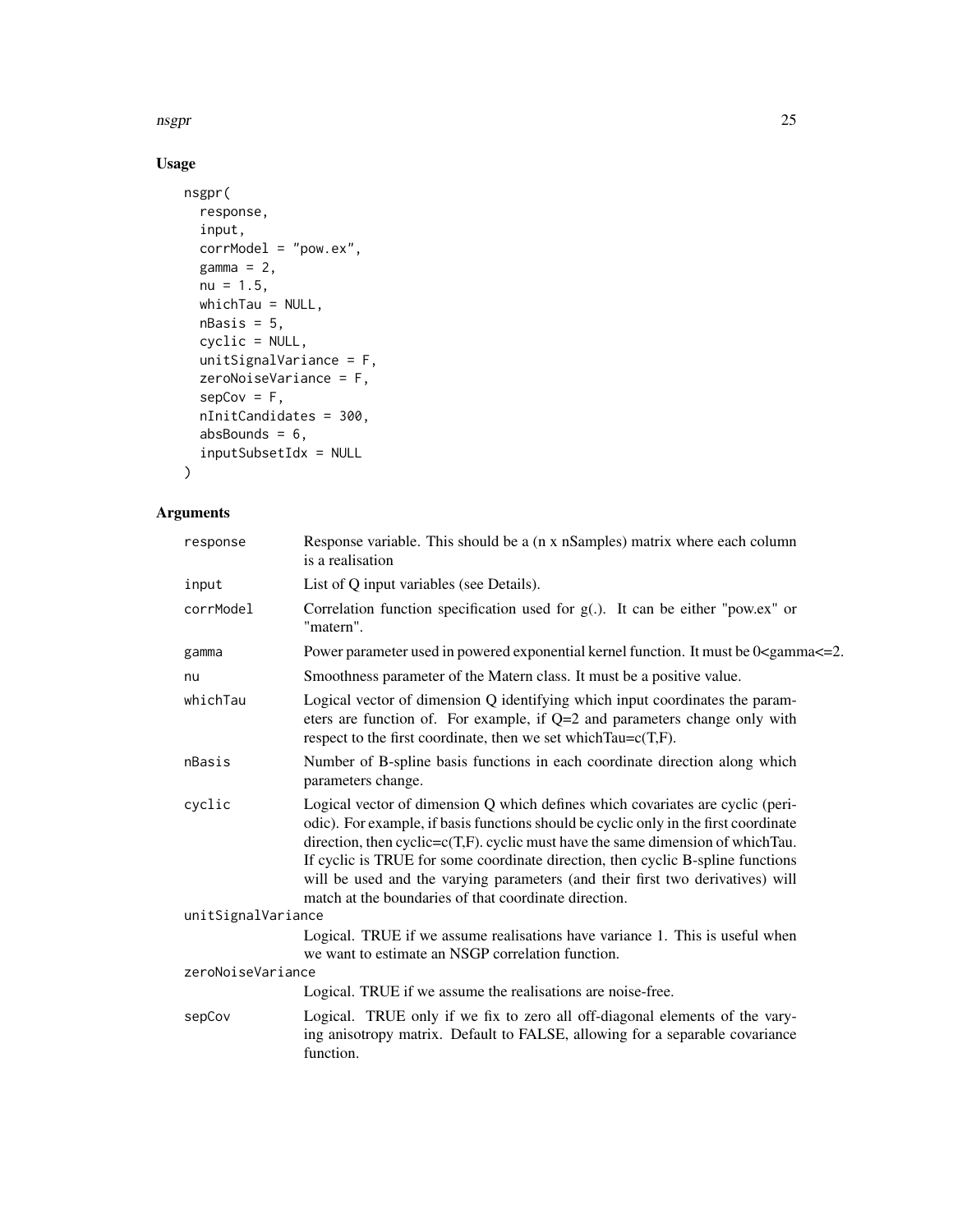| nInitCandidates |                                                                                                                                                                                                                                                                            |
|-----------------|----------------------------------------------------------------------------------------------------------------------------------------------------------------------------------------------------------------------------------------------------------------------------|
|                 | number of initial hyperparameter vectors which are used to evaluate the log-<br>likelihood function at a first step. After evaluating the log-likelihood using these<br>'nInitCandidates' vectors, the optimisation via nlminb() begins with the best of<br>these vectors. |
| absBounds       | lower and upper boundaries for B-spline coefficients (if wanted).                                                                                                                                                                                                          |
|                 | input Subset Idx A list identifying a subset of the input values to be used in the estimation (see<br>Details).                                                                                                                                                            |

#### Details

The input argument for Q=2 can be constructed as follows:

```
n1 < -10n2 < -1000input \le list()
input[[1]] \leftarrow seq(0,1, length.out = n1)input[[2]] \leq seq(0,1,length.out = n2)
```
If we want to use every third lattice point in the second input variable (using Subset of Data), then we can set

```
inputSubsetIdx <- list()
inputSubsetIdx[[1]] <- 1:n1
inputSubsetIdx[[2]] \leq seq(1, n2, by=3)
```
#### Value

A list containing:

MLEsts Maximum likelihood estimates of B-spline coefficients and noise variance.

response Matrix of response.

inputMat Input coordinates in a matrix form

corrModel Correlation function specification used for g(.)

#### References

Konzen, E., Shi, J. Q. and Wang, Z. (2020) "Modeling Function-Valued Processes with Nonseparable and/or Nonstationary Covariance Structure" <arXiv:1903.09981>.

#### Examples

```
## See examples in vignette:
# vignette("nsgpr", package = "GPFDA")
```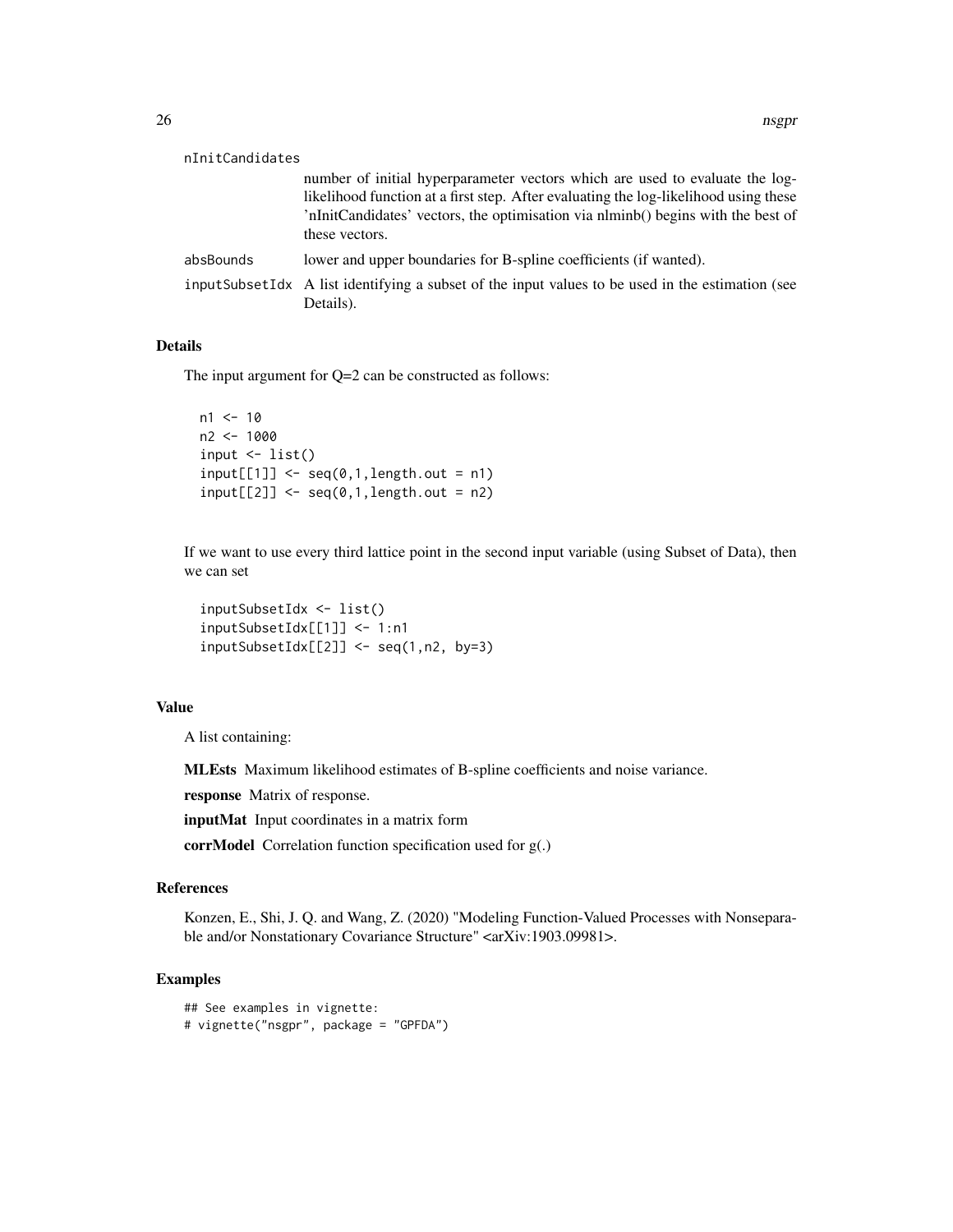<span id="page-26-0"></span>

Prediction of NSGPR model

#### Usage

```
nsgprPredict(
  hp,
  response,
  input,
  inputNew,
  noiseFreePred = F,
  nBasis = nBasis,
  corrModel = corrModel,
  gamma = gamma,
  nu = nu,cyclic = cyclic,
  whichTau = whichTau
\mathcal{L}
```

| hp            | Vector of hyperparameters estimated by function nsgpr.                                                                                                                                                                                                                                                                                                                                                                                                                                      |
|---------------|---------------------------------------------------------------------------------------------------------------------------------------------------------------------------------------------------------------------------------------------------------------------------------------------------------------------------------------------------------------------------------------------------------------------------------------------------------------------------------------------|
| response      | Response variable. This should be a (n x nSamples) matrix where each column<br>is a realisation                                                                                                                                                                                                                                                                                                                                                                                             |
| input         | List of Q input variables (see Details).                                                                                                                                                                                                                                                                                                                                                                                                                                                    |
| inputNew      | List of Q test set input variables.                                                                                                                                                                                                                                                                                                                                                                                                                                                         |
| noiseFreePred | Logical. If TRUE, predictions will be noise-free.                                                                                                                                                                                                                                                                                                                                                                                                                                           |
| nBasis        | Number of B-spline basis functions in each coordinate direction along which<br>parameters change.                                                                                                                                                                                                                                                                                                                                                                                           |
| corrModel     | Correlation function specification used for $g(.)$ . It can be either "pow.ex" or<br>"matern".                                                                                                                                                                                                                                                                                                                                                                                              |
| gamma         | Power parameter used in powered exponential kernel function. It must be 0 <gamma<=2.< td=""></gamma<=2.<>                                                                                                                                                                                                                                                                                                                                                                                   |
| nu            | Smoothness parameter of the Matern class. It must be a positive value.                                                                                                                                                                                                                                                                                                                                                                                                                      |
| cyclic        | Logical vector of dimension Q which defines which covariates are cyclic (peri-<br>odic). For example, if basis functions should be cyclic only in the first coordinate<br>direction, then $cyclic=c(T,F)$ . cyclic must have the same dimension of which Tau.<br>If cyclic is TRUE for some coordinate direction, then cyclic B-spline functions<br>will be used and the varying parameters (and their first two derivatives) will<br>match at the boundaries of that coordinate direction. |
| whichTau      | Logical vector of dimension Q identifying which input coordinates the param-<br>eters are function of. For example, if $Q=2$ and parameters change only with<br>respect to the first coordinate, then we set which $Tau = c(T, F)$ .                                                                                                                                                                                                                                                        |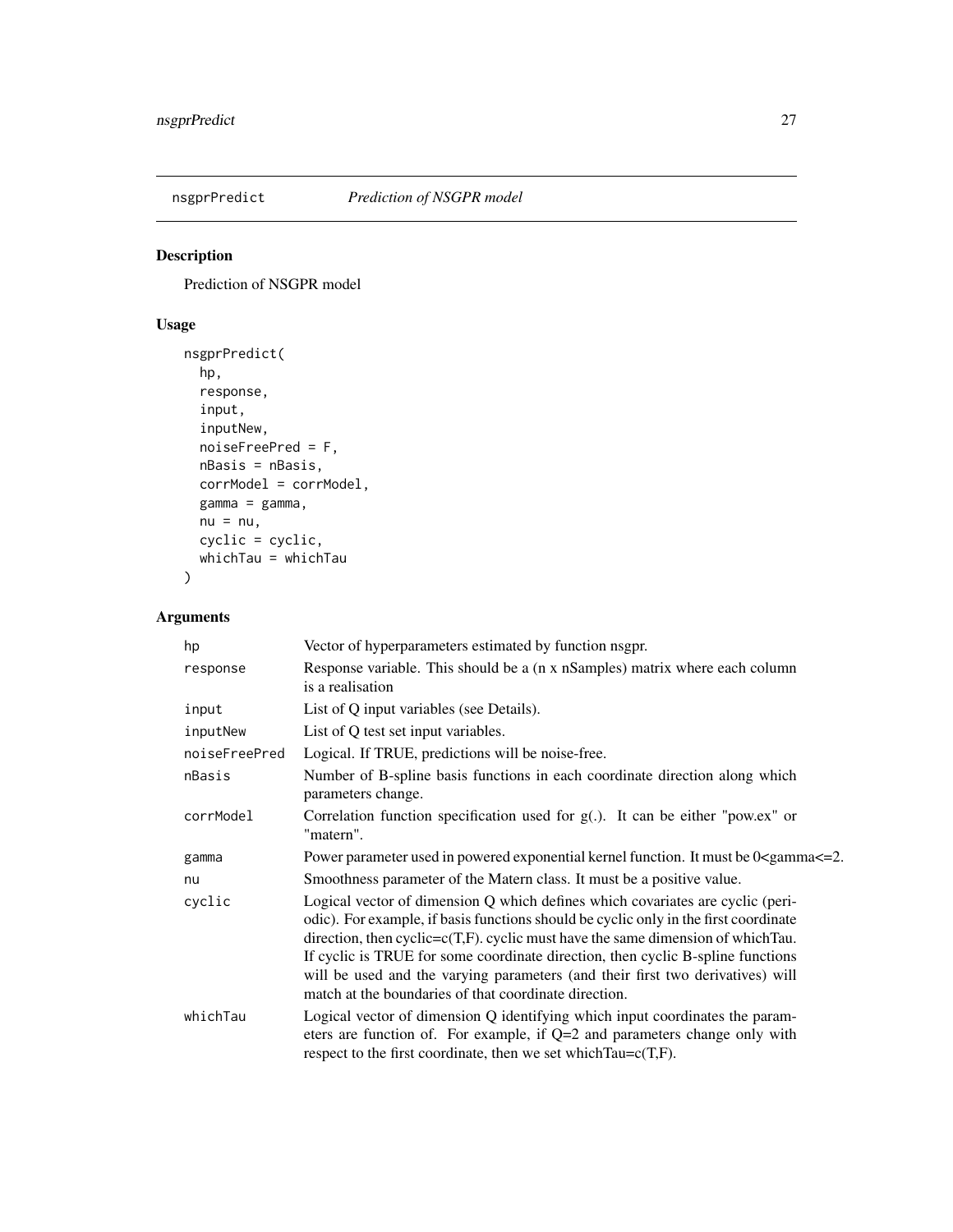#### Value

A list containing

pred.mean Mean of predictions for the test set.

pred.sd Standard deviation of predictions for the test set.

noiseFreePred Logical. If TRUE, predictions are noise-free.

#### References

Konzen, E., Shi, J. Q. and Wang, Z. (2020) "Modeling Function-Valued Processes with Nonseparable and/or Nonstationary Covariance Structure" <arXiv:1903.09981>.

#### Examples

```
## See examples in vignette:
# vignette("nsgpr", package = "GPFDA")
```
plot.gpfr *Plot GPFR model for either training or prediction*

#### Description

Plot GPFR model for either training or prediction

#### Usage

```
## S3 method for class 'gpfr'
plot(
  x,
  type = c("raw", "meanFunction", "fitted", "prediction"),
  ylab = "y",
  xlab = "t",
  ylim = NULL,
  realisations = NULL,
  alpha = 0.05,
  colorTrain = 2,colorNew = 4,mar = c(4.5, 5.1, 2.2, 0.8),
  oma = c(0, 0, 1, 0),
  cex.lab = 1.5,
  cex. axis = 1,cex.main = 1.5,
  ...
)
```
<span id="page-27-0"></span>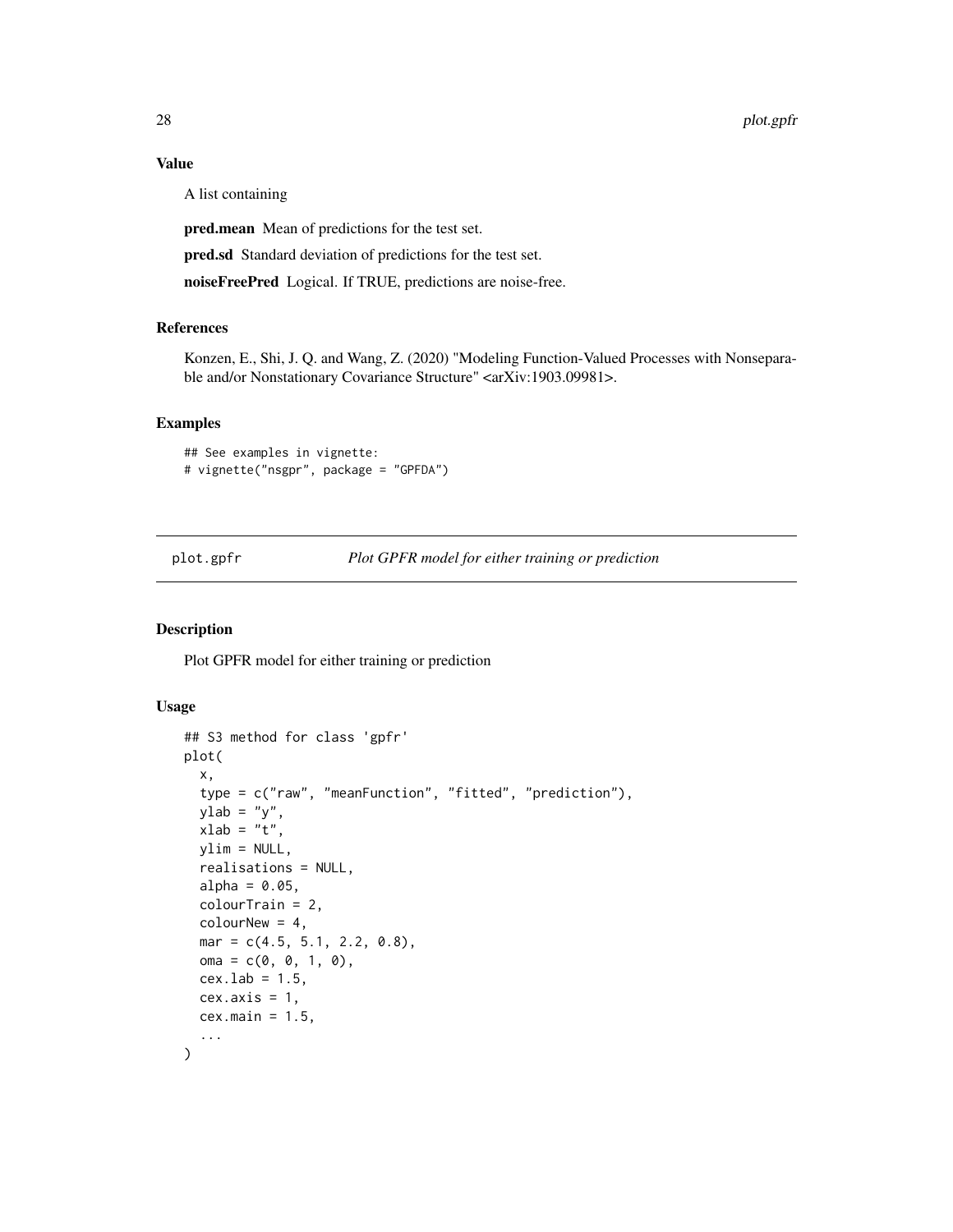#### <span id="page-28-0"></span>plot.gpr 29

#### Arguments

| $\times$     | Plot GPFR for training or prediction from a given object of 'gpfr' class.                                                                                                                                                          |
|--------------|------------------------------------------------------------------------------------------------------------------------------------------------------------------------------------------------------------------------------------|
| type         | Required type of plots. Options are: 'raw', 'meanFunction', 'fitted' and 'predic-<br>tion'.                                                                                                                                        |
| ylab         | Title for the y axis.                                                                                                                                                                                                              |
| xlab         | Title for the x axis.                                                                                                                                                                                                              |
| ylim         | Graphical parameter. If NULL (default), it is chosen automatically.                                                                                                                                                                |
| realisations | Index vector identifying which training realisations should be plotted. If NULL<br>(default), all training realisations are plotted. For predictions, 'realisations'<br>should be '0' if no training realisation is to be plotted. |
| alpha        | Significance level used for 'fitted' or 'prediction'. Default is 0.05.                                                                                                                                                             |
| colourTrain  | Colour for training realisations when 'type' is set to 'prediction' and 'realisa-<br>tions' is positive.                                                                                                                           |
| colourNew    | Colour for predictive mean for the new curve when 'type' is set to 'prediction'.                                                                                                                                                   |
| mar          | Graphical parameter passed to par().                                                                                                                                                                                               |
| oma          | Graphical parameter passed to par().                                                                                                                                                                                               |
| cex.lab      | Graphical parameter passed to par().                                                                                                                                                                                               |
| cex.axis     | Graphical parameter passed to par().                                                                                                                                                                                               |
| cex.main     | Graphical parameter passed to par().                                                                                                                                                                                               |
| $\cdots$     | Other graphical parameters passed to plot().                                                                                                                                                                                       |

#### Value

A plot.

#### Examples

```
## See examples in vignette:
# vignette("gpfr", package = "GPFDA")
```
### Description

Plot Gaussian process for a given an object of class 'gpr'.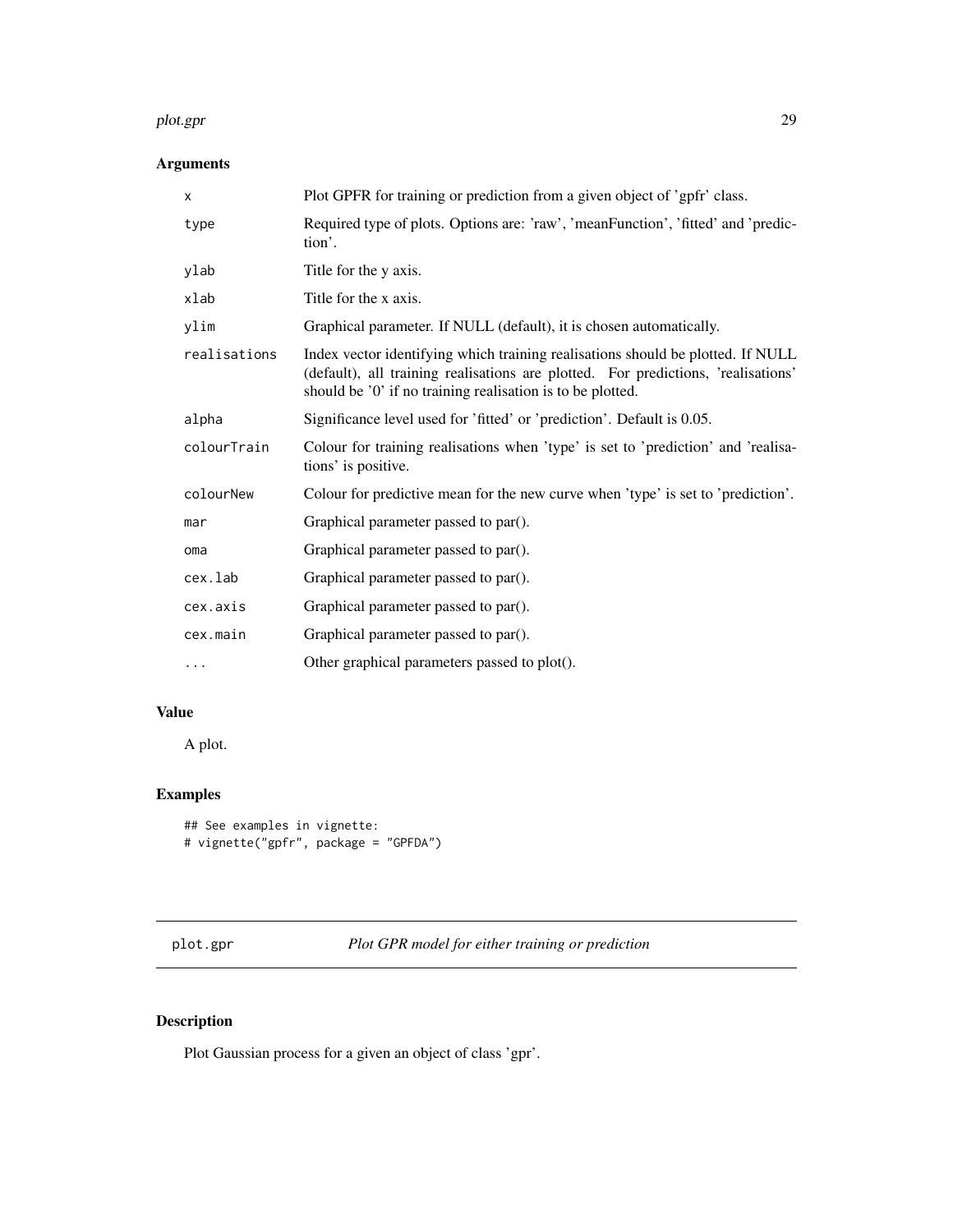#### Usage

```
## S3 method for class 'gpr'
plot(
  x,
 fitted = F,
 col.no = 1,
 ylim = NULL,
 realisation = NULL,
 main = NULL,cex.points = NULL,
 lwd.points = NULL,
 pch = NULL,lwd = NULL,...
\mathcal{L}
```
#### Arguments

| $\mathsf{x}$ | The 'gpr' object from either training or predicting of the Gaussian Process.                                                                                 |
|--------------|--------------------------------------------------------------------------------------------------------------------------------------------------------------|
| fitted       | Logical. Plot fitted values or not. Default to FALSE. If FALSE, plot the predic-<br>tions.                                                                   |
| col.no       | Column number of the input matrix. If the input matrix has more than one<br>columns, than one of them will be used in the plot. Default to be the first one. |
| ylim         | Range value for y-axis.                                                                                                                                      |
| realisation  | Integer identifying which realisation should be plotted (if there are multiple).                                                                             |
| main         | Title for the plot                                                                                                                                           |
| cex.points   | Graphical parameter                                                                                                                                          |
| lwd.points   | Graphical parameter                                                                                                                                          |
| pch          | Graphical parameter                                                                                                                                          |
| lwd          | Graphical parameter                                                                                                                                          |
| $\cdots$     | Graphical parameters passed to plot().                                                                                                                       |

#### Value

A plot

#### Examples

```
## See examples in vignette:
# vignette("gpr_ex1", package = "GPFDA")
```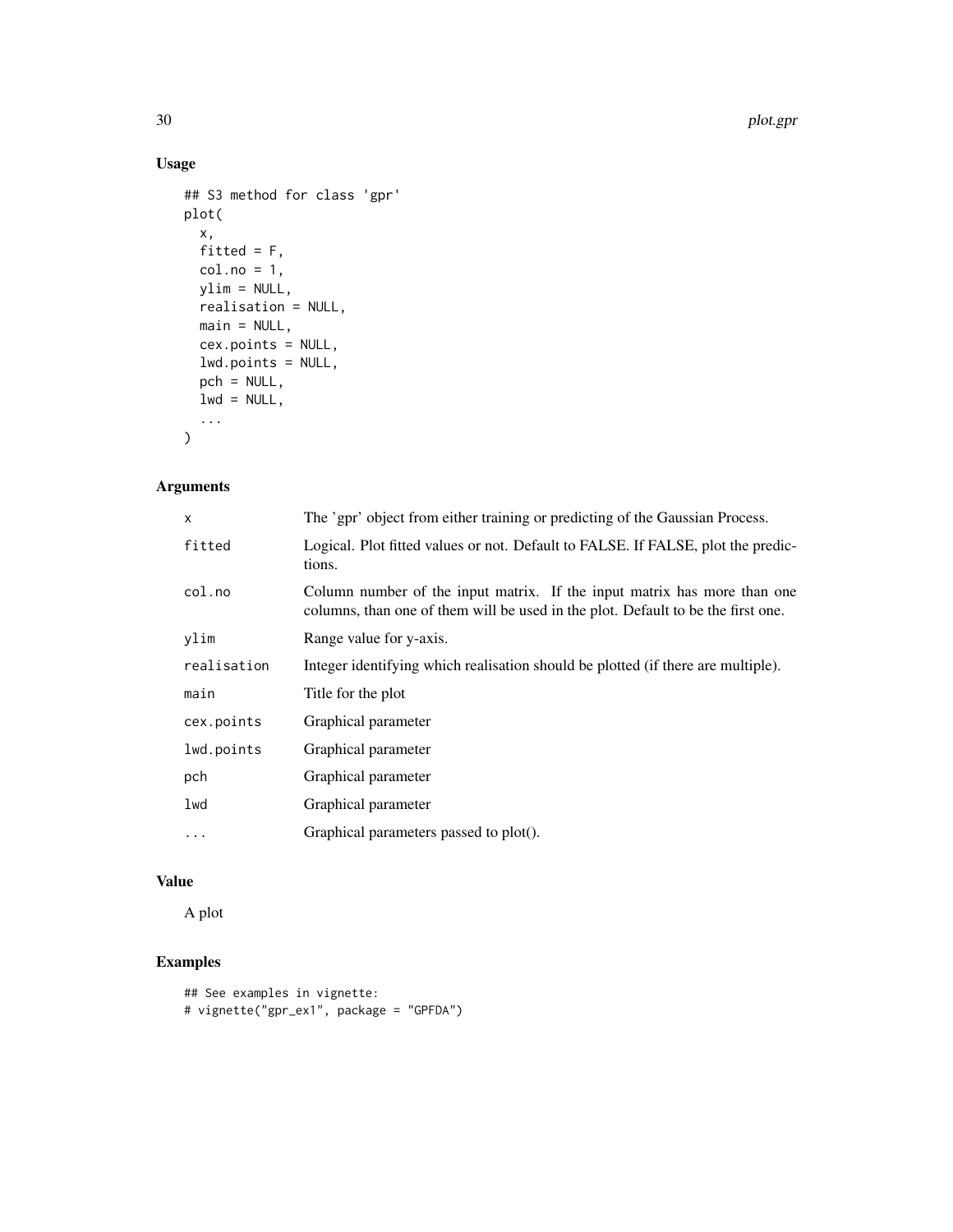<span id="page-30-0"></span>

Plot predictons of each element of the multivariate Gaussian Process for a given an object of class 'mgpr'.

#### Usage

```
## S3 method for class 'mgpr'
plot(
  x,
  DataObs,
  DataNew,
  realisation,
  alpha = 0.05,
  ylim = NULL,mfrow = NULL,
  cex = 2,
  mar = c(4.5, 7.1, 0.2, 0.8),oma = c(\emptyset, \emptyset, \emptyset, \emptyset),
  cex.lab = 2,
  cex. axis = 1.5,...
)
```

| x           | An object of class 'mgpr'.                                     |
|-------------|----------------------------------------------------------------|
| DataObs     | List of observed data.                                         |
| DataNew     | List of test data.                                             |
| realisation | Index identifying which realisation should be plotted.         |
| alpha       | Significance level used for MGPR predictions. Default is 0.05. |
| ylim        | Range of y-axis.                                               |
| mfrow       | Graphical parameter.                                           |
| cex         | Graphical parameter.                                           |
| mar         | Graphical parameter passed to par().                           |
| oma         | Graphical parameter passed to par().                           |
| cex.lab     | Graphical parameter passed to par().                           |
| cex.axis    | Graphical parameter passed to par().                           |
| .           | Graphical parameters passed to plot().                         |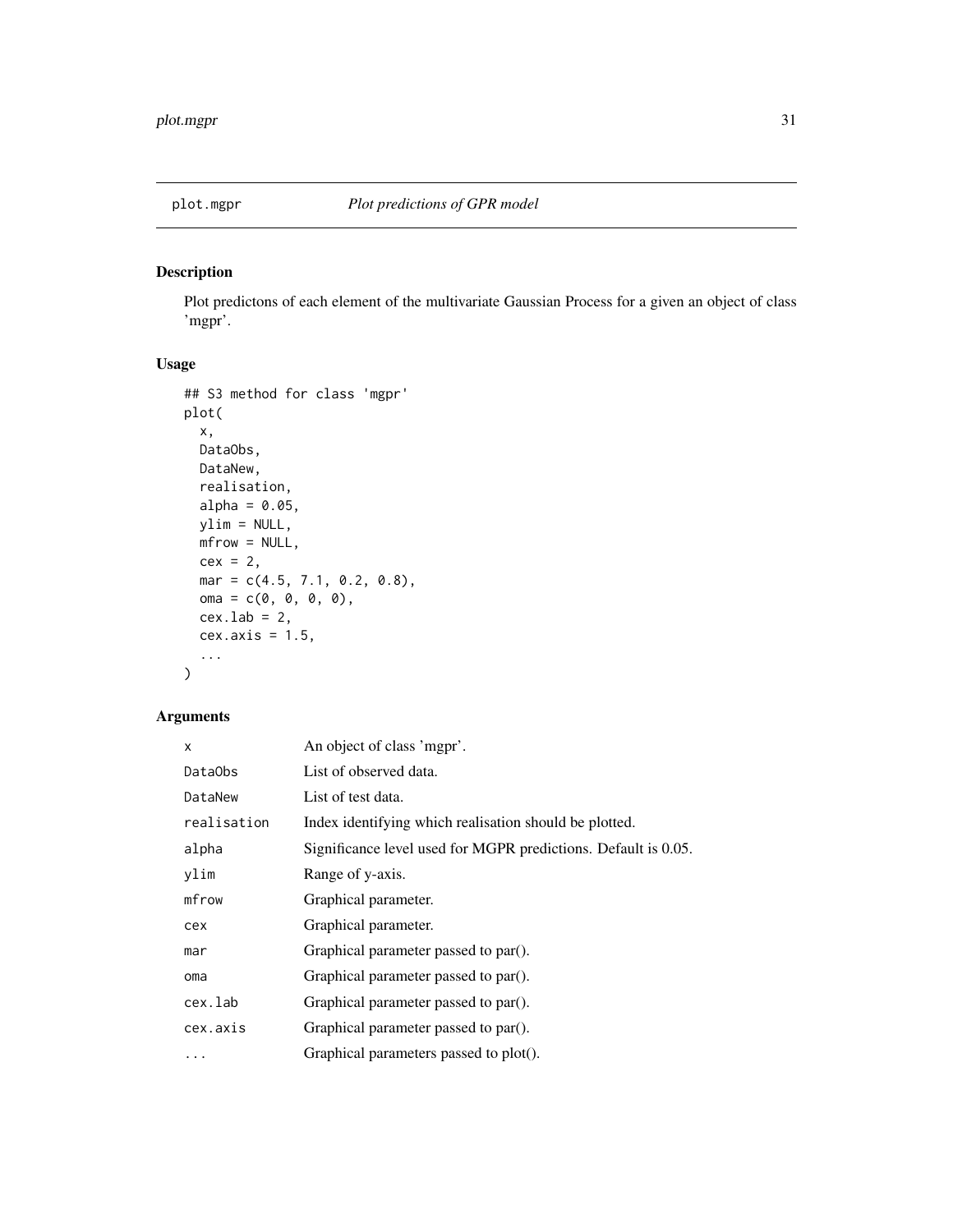#### Value

A plot showing predictions of each element of the multivariate process.

#### Examples

```
## See examples in vignette:
# vignette("mgpr", package = "GPFDA")
```
plotImage *Draw an image plot for a given two-dimensional input*

#### Description

Draw an image plot for a given two-dimensional input

#### Usage

```
plotImage(
  response,
  input,
  realisation = 1,
 n1,
 n2,
 main = " "zlim = NULL,
 cex. axis = 1,cex.1ab = 2.5,
  legend.cex.axis = 1,
  font.main = 2,
  cex.mainloop = 2,
  legend.width = 2,
 mar = c(2.1, 2.1, 3.1, 6.1),
 oma = c(0, 1, 0, 0),nGrid = 200,
  enlarge_zlim = NULL
)
```

| response       | Data to be plotted (e.g. matrix of predictions)                                  |
|----------------|----------------------------------------------------------------------------------|
| input          | Matrix of two columns representing the input coordinates.                        |
| realisation    | Integer identifying which realisation should be plotted (if there are multiple). |
| n1             | Number of datapoints in the first coordinate direction                           |
| n <sub>2</sub> | Number of datapoints in the second coordinate direction                          |
| main           | Title for the plot                                                               |

<span id="page-31-0"></span>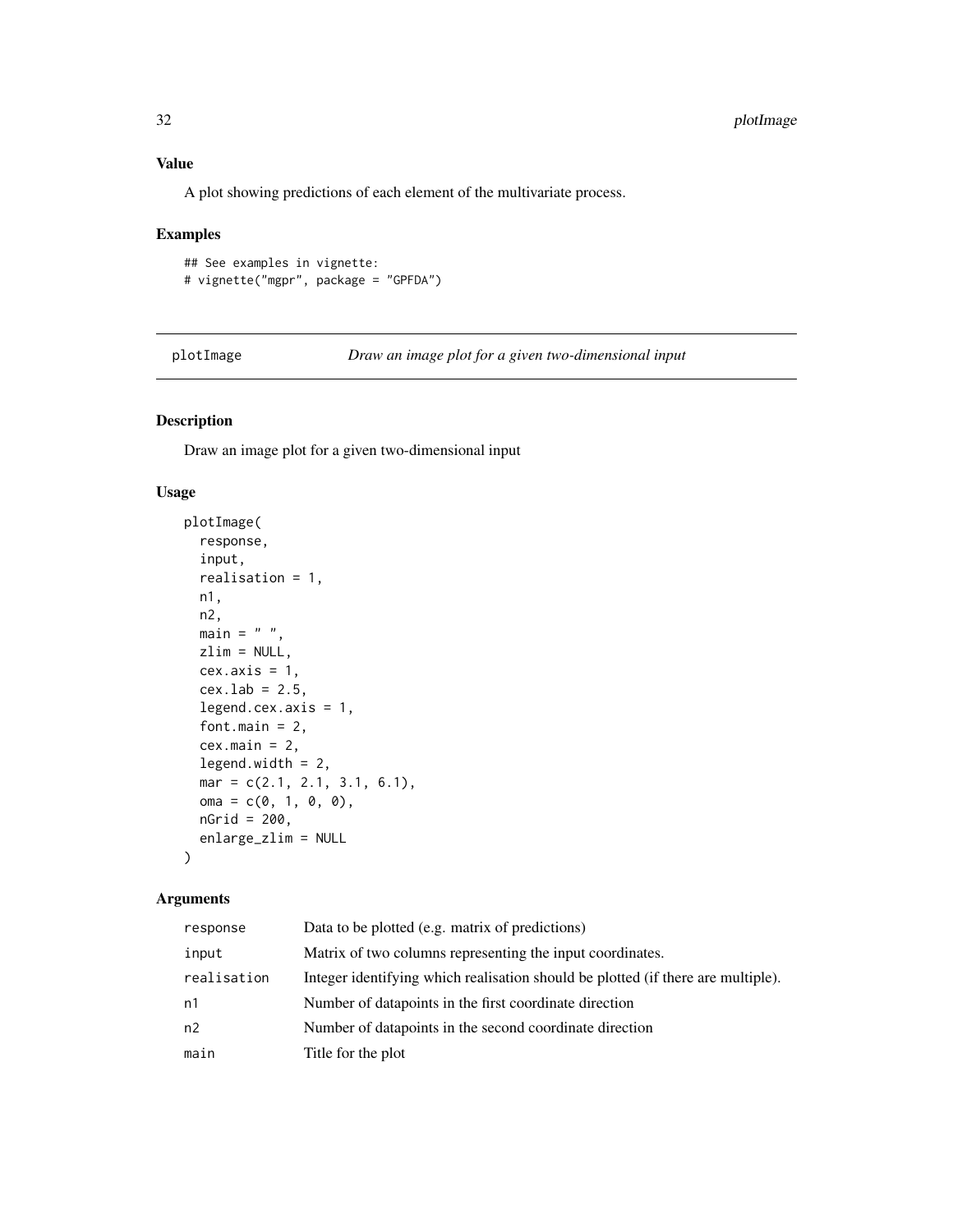#### <span id="page-32-0"></span>plotmgpCovFun 33

| zlim            | Range of z-axis                                       |
|-----------------|-------------------------------------------------------|
| cex.axis        | Graphical parameter                                   |
| cex.lab         | Graphical parameter                                   |
| legend.cex.axis |                                                       |
|                 | Graphical parameter                                   |
| font.main       | Graphical parameter                                   |
| cex.main        | Graphical parameter                                   |
| legend.width    | Graphical parameter                                   |
| mar             | Graphical parameter                                   |
| oma             | Graphical parameter                                   |
| nGrid           | Dimension of output grid in each coordinate direction |
| enlarge_zlim    | Additional quantity to increase the range of zlim     |

#### Value

A plot

#### Examples

```
## See examples in vignette:
# vignette("gpr_ex2", package = "GPFDA")
```
plotmgpCovFun *Plot auto- or cross-covariance function of a multivariate Gaussian process*

#### Description

Plot auto- or cross-covariance function of a multivariate Gaussian process

#### Usage

```
plotmgpCovFun(
  type = "Cov",
  output,
 outputp,
 Data,
  hp,
  idx,
 ylim = NULL,
 xlim = NULL,
 mar = c(4.5, 5.1, 2.2, 0.8),
 oma = c(0, 0, 0, 0),
 cex.1ab = 1.5,
 cex. axis = 1,cex.main = 1.5\mathcal{E}
```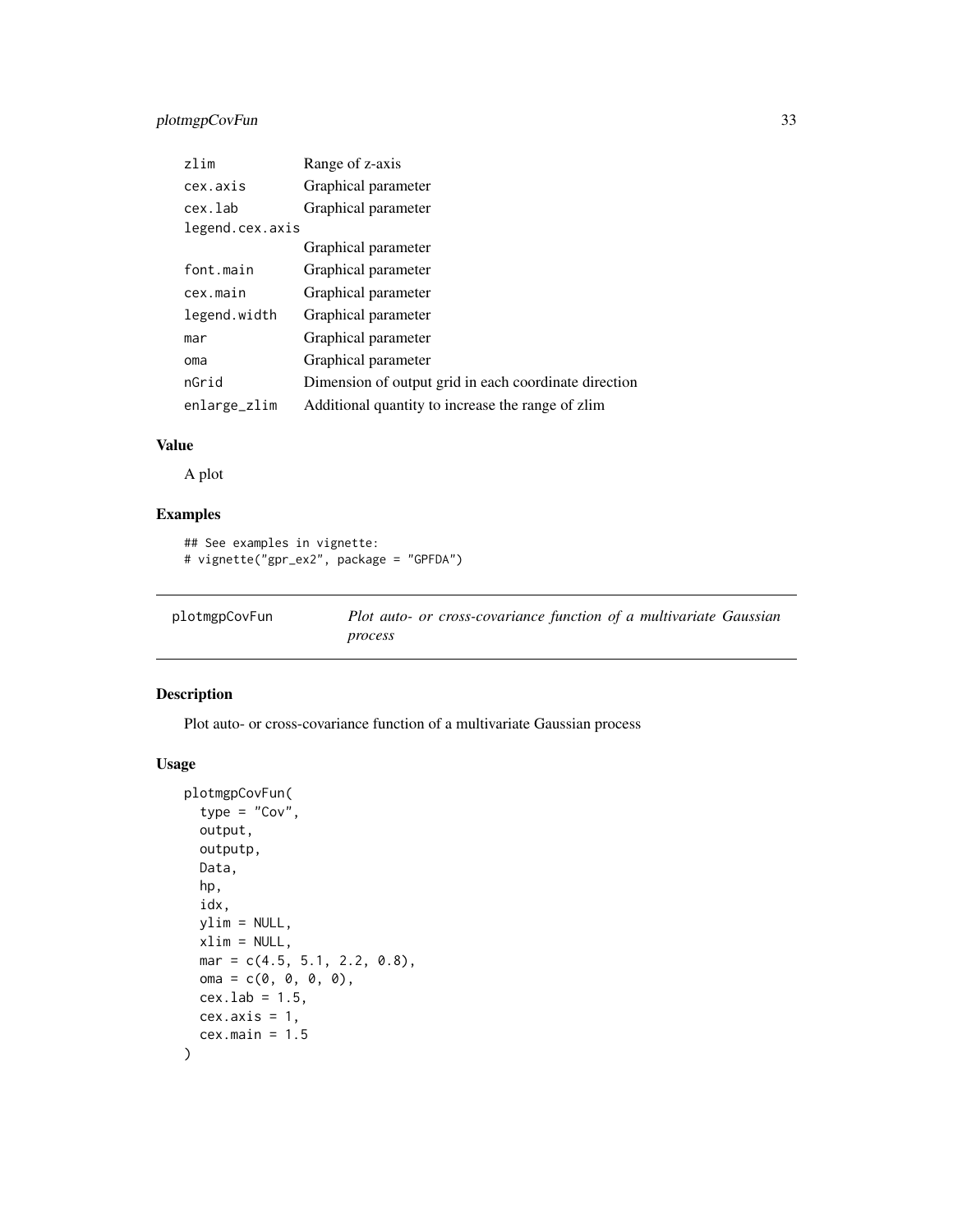#### <span id="page-33-0"></span>Arguments

| type     | Logical. It can be either 'Cov' (for covariance function) or 'Cor' (for corre-<br>sponding correlation function).                                                                                                                                                                                                                                                     |
|----------|-----------------------------------------------------------------------------------------------------------------------------------------------------------------------------------------------------------------------------------------------------------------------------------------------------------------------------------------------------------------------|
| output   | Integer identifying one element of the multivariate process.                                                                                                                                                                                                                                                                                                          |
| outputp  | Integer identifying one element of the multivariate process. If 'output' and 'out-<br>putp' are the same, the auto-covariance function will be plotted. Otherwise, the<br>cross-covariance function between 'output' and 'outputp' will be plotted.                                                                                                                   |
| Data     | List of two elements: 'input' and 'response'. The element 'input' is a list of N<br>vectors, where each vector represents the input covariate values for a particular<br>output. The element 'response' is the corresponding list of N matrices (if there<br>are multiple realisations) or vectors (for a single realisation) representing the<br>response variables. |
| hp       | Vector of hyperparameters                                                                                                                                                                                                                                                                                                                                             |
| idx      | Index vector identifying to which output the elements of concatenated vectors<br>correspond to.                                                                                                                                                                                                                                                                       |
| ylim     | Graphical parameter                                                                                                                                                                                                                                                                                                                                                   |
| xlim     | Graphical parameter                                                                                                                                                                                                                                                                                                                                                   |
| mar      | Graphical parameter passed to par().                                                                                                                                                                                                                                                                                                                                  |
| oma      | Graphical parameter passed to par().                                                                                                                                                                                                                                                                                                                                  |
| cex.lab  | Graphical parameter passed to par().                                                                                                                                                                                                                                                                                                                                  |
| cex.axis | Graphical parameter passed to par().                                                                                                                                                                                                                                                                                                                                  |
| cex.main | Graphical parameter passed to par().                                                                                                                                                                                                                                                                                                                                  |
|          |                                                                                                                                                                                                                                                                                                                                                                       |

#### Value

A plot

#### Examples

```
## See examples in vignette:
# vignette("mgpr", package = "GPFDA")
```

| unscaledCorr | Calculate an unscaled NSGP correlation matrix |  |
|--------------|-----------------------------------------------|--|
|--------------|-----------------------------------------------|--|

#### Description

Calculate an unscaled NSGP correlation matrix

#### Usage

```
unscaledCorr(Dist.mat, corrModel, gamma = NULL, nu = NULL)
```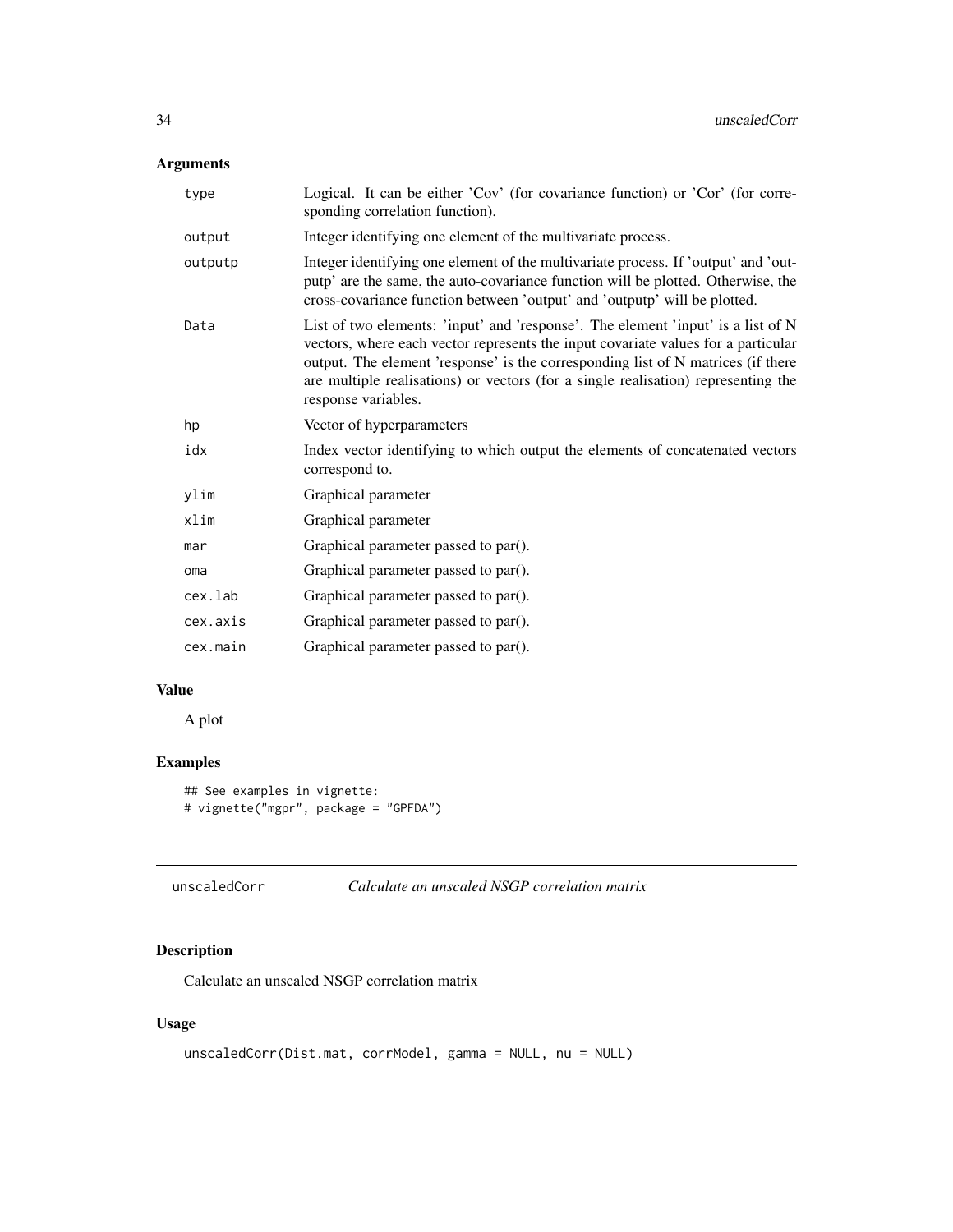#### unscaledCorr 35

#### Arguments

| Dist.mat  | Distance matrix                                                                                 |
|-----------|-------------------------------------------------------------------------------------------------|
| corrModel | Correlation function specification used for $g(.)$ . It can be either "pow.ex" or<br>"matern".  |
| gamma     | Power parameter used in powered exponential kernel function. It must be $0\leq$ amma $\leq$ =2. |
| nu        | Smoothness parameter of the Matern class. It must be a positive value.                          |

#### Value

A matrix

#### References

Konzen, E., Shi, J. Q. and Wang, Z. (2020) "Modeling Function-Valued Processes with Nonseparable and/or Nonstationary Covariance Structure" <arXiv:1903.09981>.

#### Examples

```
## See examples in vignette:
# vignette("nsgpr", package = "GPFDA")
```